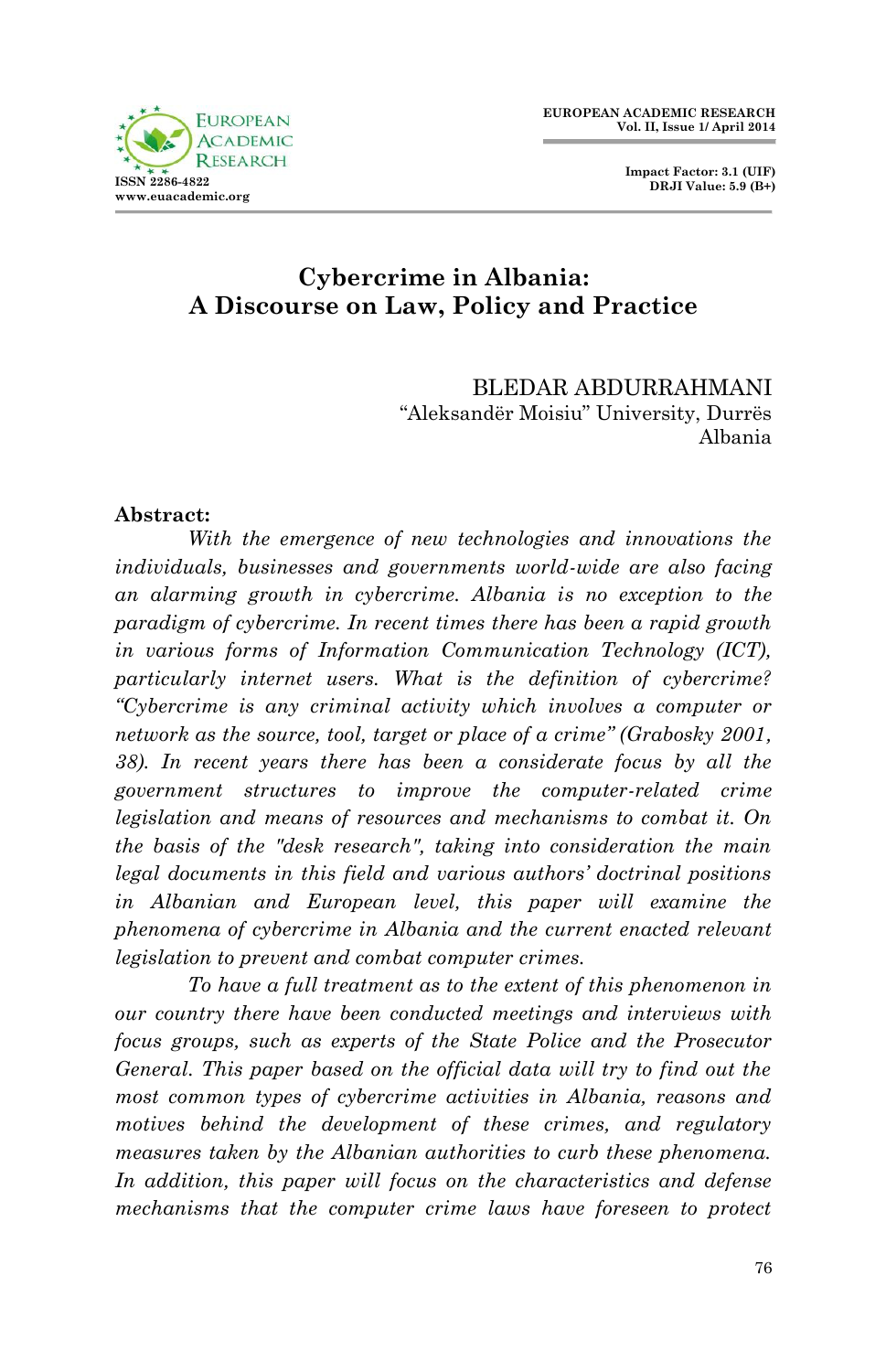*against these offences.* 

**Key words**: cybercrime, Albania, law, policy, practice.

#### **1. THE PHENOMENON OF CYBERCRIME**.

Computer, Internet and electronic communication increasingly occupy an important place in everyday life. Using the Internet at home, work or in other settings indicate that individuals need to be informed and also to communicate in real time. Electronic communication is already an important instrument of free expression, a fundamental right guaranteed in any democratic society. Computer is widely used for storage and processing of confidential data in various aspects of social, political, economic or even in the sphere of personal life. People, businesses and governments, widely use information and communication technology to achieve their goals and objectives. The use of this technology provides them with great advantages, setting new standards in speed, efficiency and security of the communication, as key elements to stimulating innovation, invention, creativity and above all productivity. The use of computer networks and systems for carrying out banking transactions for personal or business purposes, e-government and many other aspects are the most important achievements of a new era, the digital one. On the other hand, large-scale use of mobile devices or other electronic communication devices via the Internet is an important indicator of new technological standards. All these technological changes have enabled replacement of transactions and actions previously committed through acts and paper documents with electronic communication.

The spread of the Internet and the development of information technology have created new opportunities for people who are involved in criminal activity. The rapid technological development and communication system "online"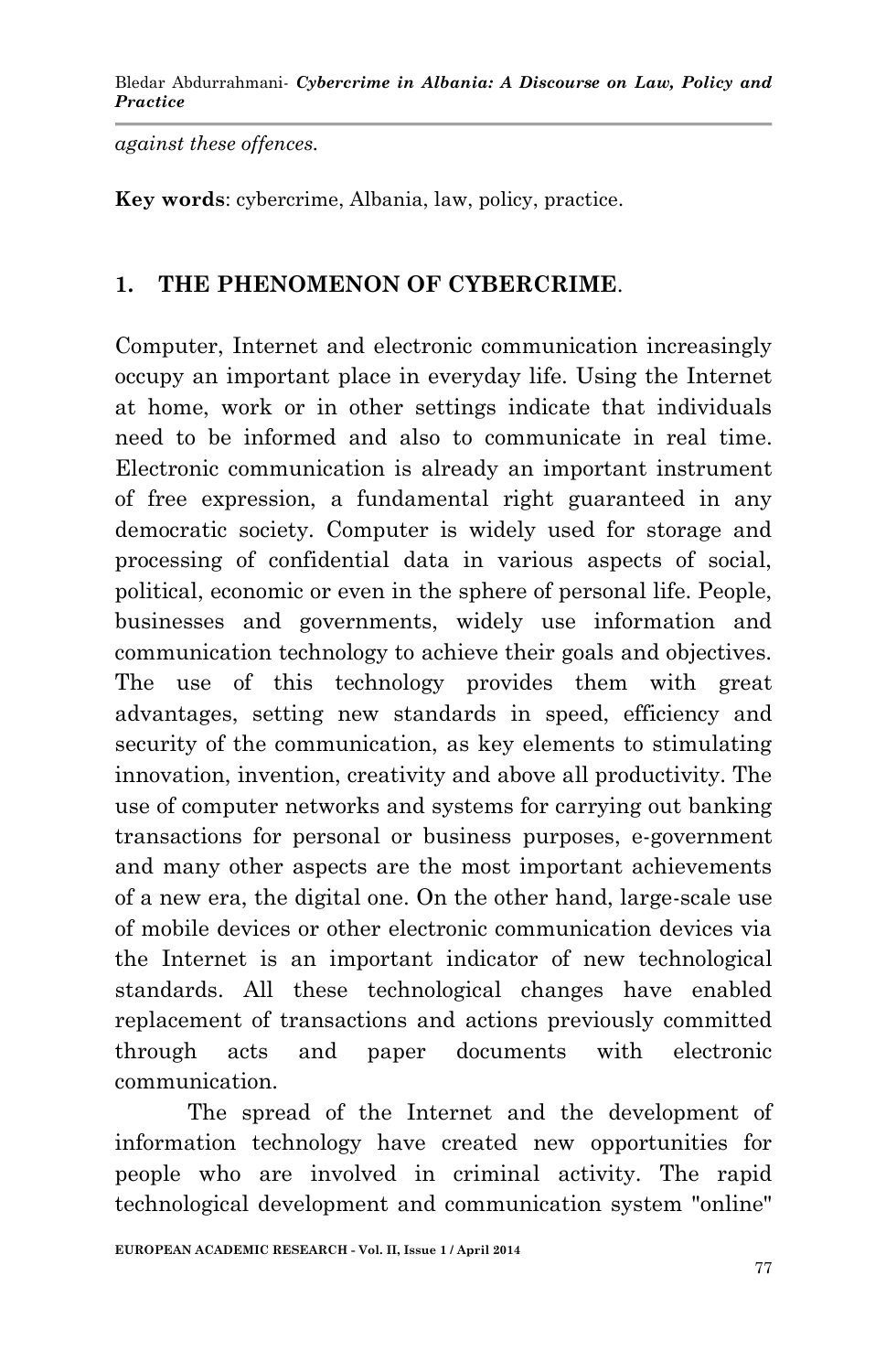has led to the display of a range of criminal activities that seriously affect social relationships. These activities have as an object not only equipment and computer systems, affecting the confidentiality, integrity and availability of computer data and systems, but, through computer technology, they violate the constitutional order, life, health, morals, dignity, property of the person or of the state. These illegal activities are known as the cybercrime phenomenon. Cybercrime is the newest form of criminal activity and is seen as a byproduct of technological revolution which has involved the entire society in the last decade. This phenomenon has led the society to facing the challenge of building a better defensive scheme to guarantee the life, health, morals, dignity of the person, his property, public order and security, domestic stability and socio-economic development from a range of illegal actions or behavior (Wall 2007, 64).

Therefore, it has been and remains essential that the phenomenon of cybercrime be addressed in a comprehensive manner, through a special legal framework that clearly defines specific types of cybercrime and regulates in detail the procedural aspects such as jurisdiction and international cooperation.

To respond to this phenomenon with global social consequences, the Council of Europe adopted on 23 November 2001, in Budapest, the Convention on Cyber Crime. This Convention, which entered into force on 1 July 2004, is the first international legal basic document, which addressed the phenomenon of cybercrime. This document has attempted to provide solutions to this phenomenon, providing a range of recorded crime types over time, such as the unauthorized computer access, illegal computer espionage, computer data and systems interference, infringement of copyright and other rights related to computer fraud and forgery, distribution of child pornographic materials etc (CoE 2001, 3-6).

One of the main purposes of this document, expressed in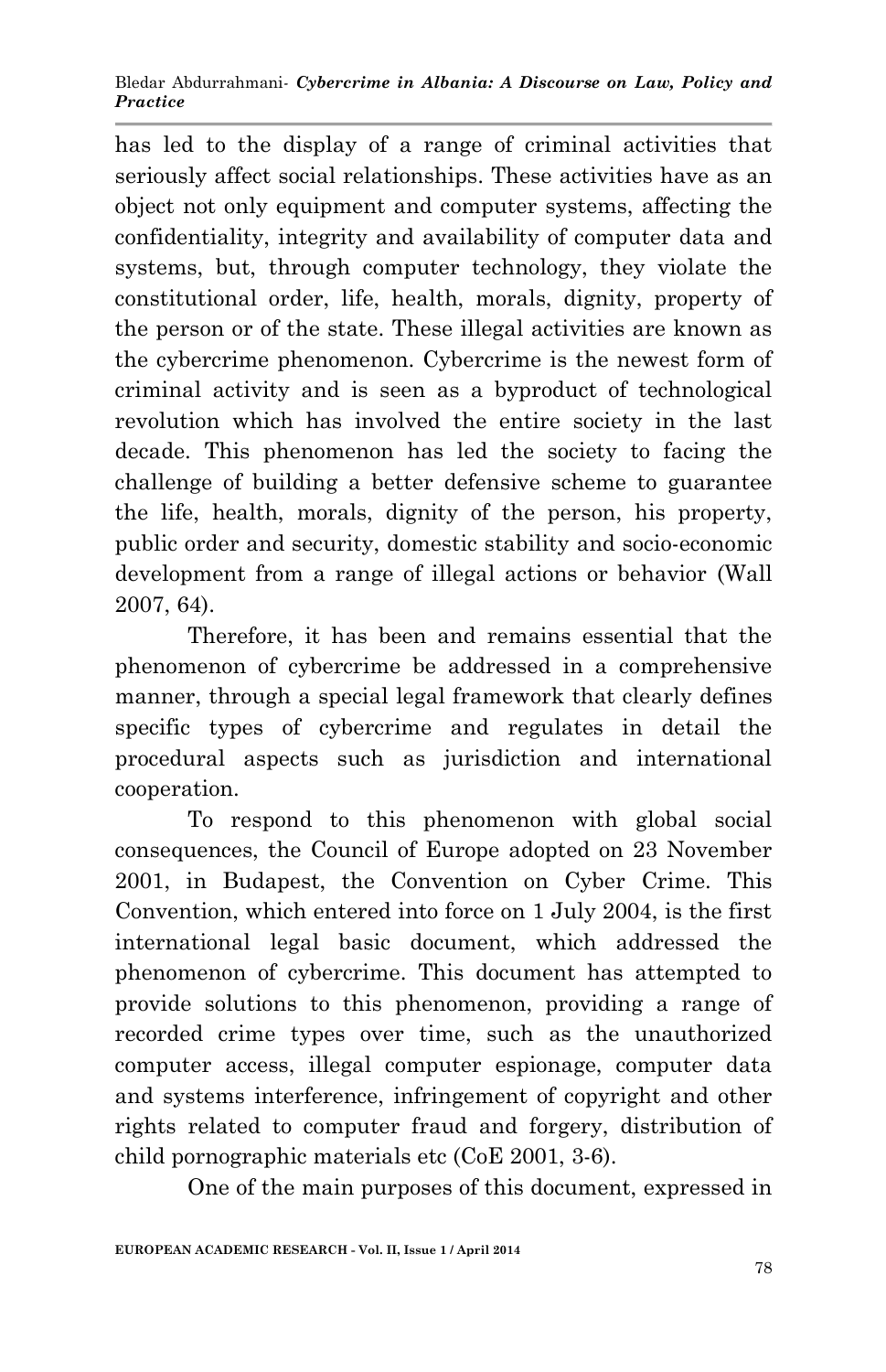its preamble as well is the need to follow in order of priority a common penal policy, aimed at the protection of society against cybercrime, inter alia, adopting appropriate legislation and fostering international cooperation (CoE 2001, Preamble).

Therefore, harmonization of national laws, improvement of investigative techniques and increase of the level of cooperation between nations has been another objective of this document.

The Cyber Crime Convention, in Article 1, gives the definition of some basic concepts of this field<sup>1</sup>. Given that some crime types have as their target computer system or data, it is necessary to explain their meaning in detail. The computer system includes any device or group interconnected or related devices, one or more of which, follow-up of a program, perform automatic processing of data (CoE 2001, 2). The term computer system means a device used for the automatic processing of data. These devices include both "hardware" and "software" or any other device used for receiving, delivering or storing data. In the above definition, the word "automatic data processing" means that the data in a computer system are processed through a certain software program without physical human intervention. According to the definition given by the Convention, computer data means any representation of facts, information or concepts in a form suitable for processing in a computer system, including a program suitable for the performance of a computer system to perform a function (CoE 2001, 2). This definition is similar to the one given by the International Organization for Standardization (ISO) for the term "data".

Meanwhile, computer data means that the data must be electronic or in some other directly processable form. Therefore, computer data may be stored in a computer system, as well as

1

<sup>1</sup> Legislations of some countries provide definition of concepts such as "computer data" or "computer system" in the Penal Code or in the specific law, see Bulgaria.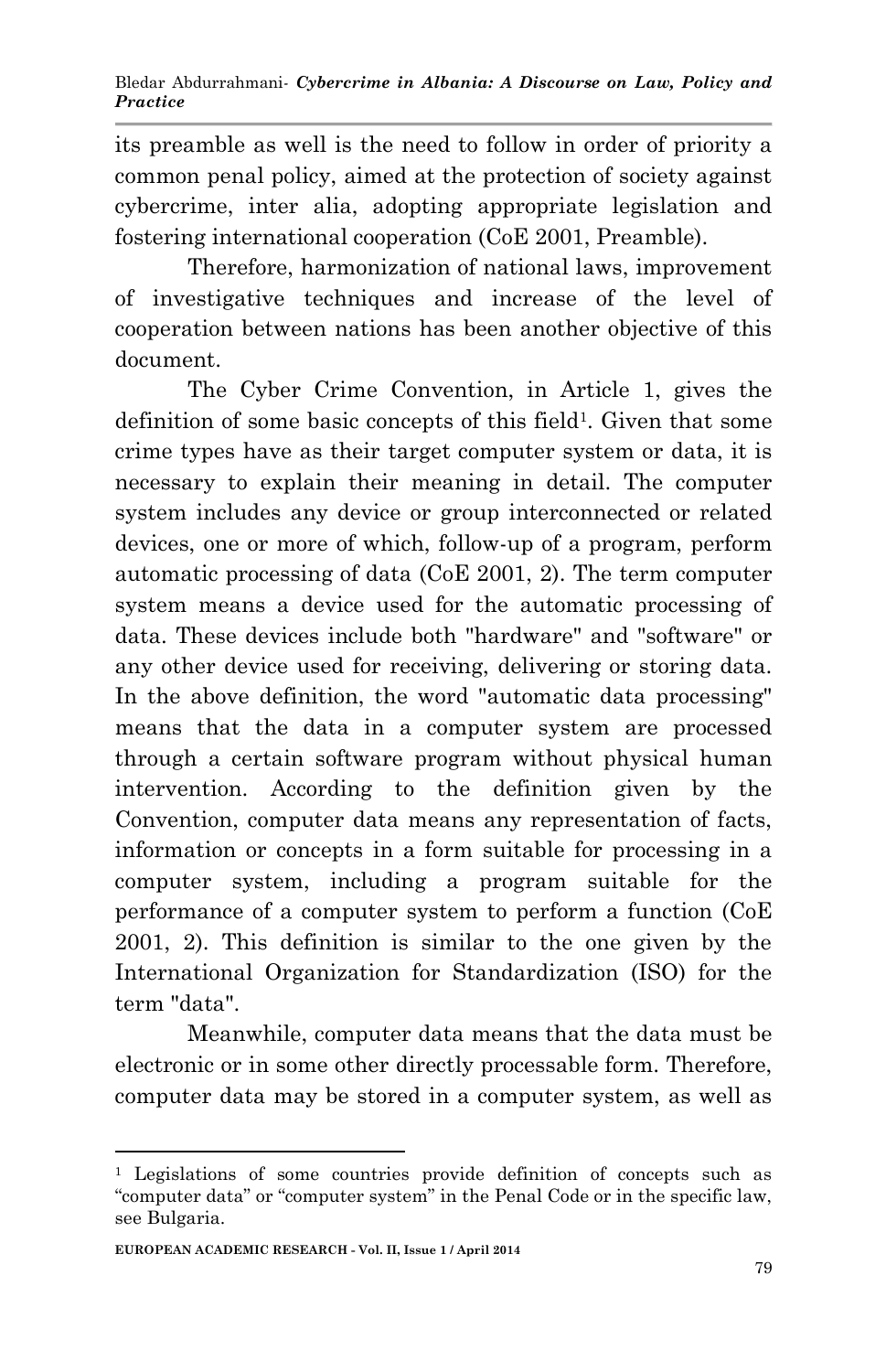outside the system, e.g. a magnetic or optical disk, smart card, chip, etc.

The Convention treats Cybercrime in terms of its material aspect as divided into four main directions. In articles 2-6 it addresses specific types related to computer crime. Cybercrime is focused on computer "hardware" and electronic information or data contained within it, such as "software" and personal data. Therefore, cybercrime has as its effect violating the integrity and reliability of the information technology infrastructure of a computer or computer network and security of operations or transactions carried out through them. Criminal activity is mainly related to the function that the computer performs, especially when included in the global communications network. These illegal activities are directed against the rights and interests related to the proper functioning of the computer or computer system. The Articles 7 and 8 of the Convention deal with the *computer-related forgery and fraud*. Computer related forgery and fraud is a totality of illegal actions carried out through the use of computer, as opposed to computer crime which refers to actions that have the computer as an object. The difference lies in the fact that the computer and computer equipment are presented as means to enable or simplify the performance of traditional crimes. This includes such crime types as: computer fraud and computer forgery. Moreover, the Convention in Article 9 and 10 deals respectively with offenses related to content or child pornography and offenses related to the infringements of copyright and related rights (CoE 2001, 3-8).

In 2003, the Council of Europe member states and other countries having signed the Convention, considering that computer systems can be used to perform illegal actions which seriously violate fundamental rights as the right to life, health, morals and dignity, decided the adoption of an additional protocol. The Additional Protocol to the Convention was signed on 28.01.2003 in Strasbourg and specifically provides for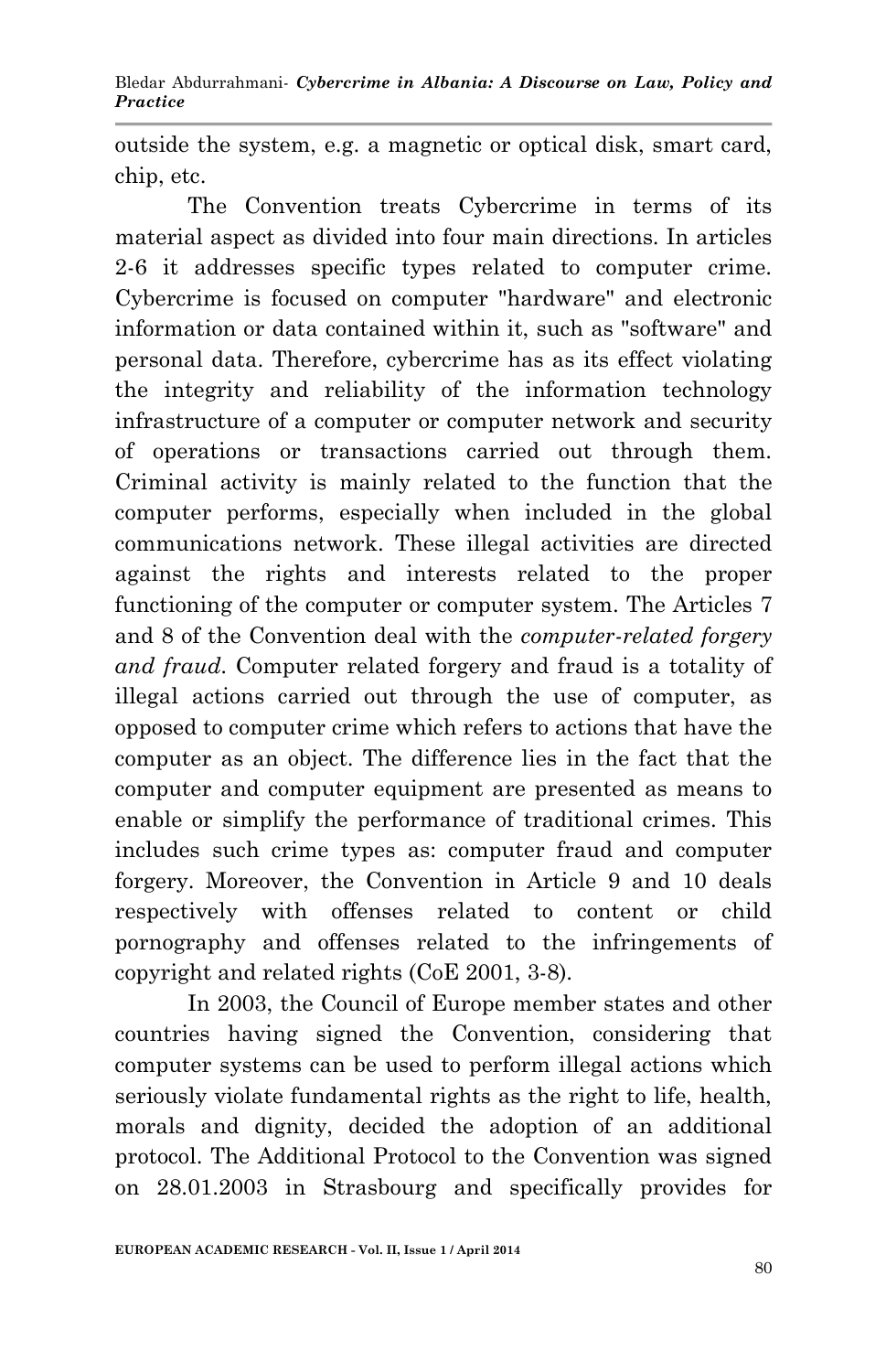regulation of some specific crime types, as the commission of acts and actions which constitute a crime against humanity or genocide, or other actions of racist and xenophobic nature committed through computer systems and that target the violation of life, morality and dignity of the individual (Additional Protocol 2003, 2).

On March 1, 2006 the Additional Protocol to the Convention on Cybercrime came into force. Albania is one of the first countries to have signed the Convention and ratified it after a few months by law no.8888, dated 25.04.2002 "On ratification of the Convention on Cybercrime". So far, the Convention has been signed by 46 countries around the world, and it has been ratified and implemented in 30 of them.

# **2. UNDERSTANDING CYBERCRIME**

The term cybercrime is seen as a concept that includes a number of illegal activities that have in common the role played by networks of information and communication technology in its performance. Numerous authors have expressed different views about cybercrime. Thomas and Loader (2003, 3) perceive cybercrime as the totality of those activities performed on devices or computer systems or computer mediated through the use of global electronic networks and which are considered illegal by the criminal law of a state. The uniqueness of cybercrime is that it was born and evolved as a result of technological developments in a broad interactive environment called "virtual space" generated by computer link with extensive international network of exchange of information (Castells 2002, 177). The main problem in the analysis of cybercrime continues to be the lack of a precise and adequate definition in both domestic and international criminal legislation, leaving it in the hands of criminal law doctrine. Not having a legal definition, this institution remains a notion that is broadly treated by the jurisprudence, politics, media and the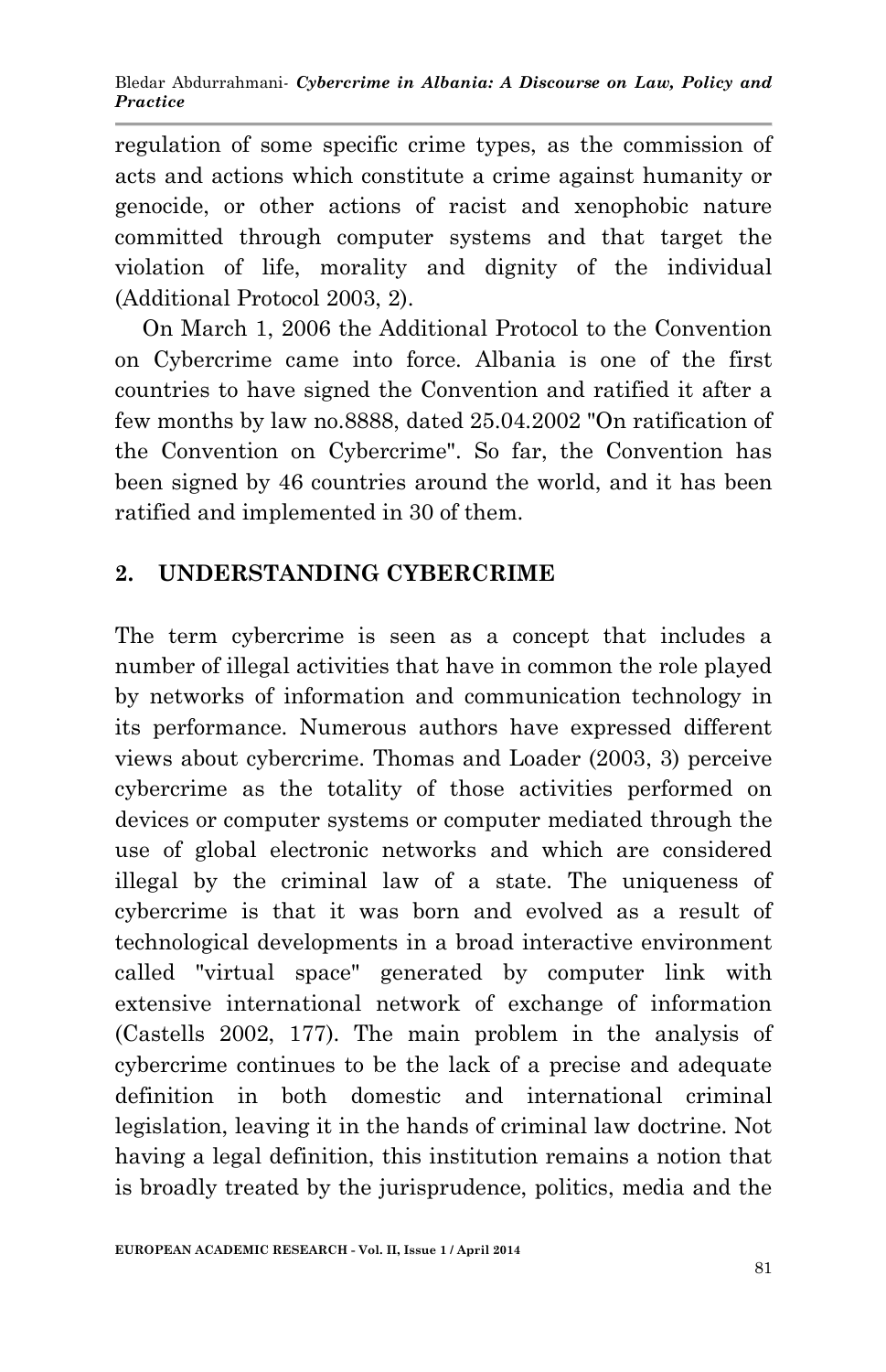public.

What is cybercrime? Cybercrime is a term that is used to refer to a broad range of illegal activities relating with the misuse of computer data, computer systems and computer network and carried out by the entity for the purposes of personal or property interests. More comprehensive definition was given by Wall, who by cybercrime means illegal activities carried out in a deliberate way, through unauthorized access to a computer or computer system in order to change, delete, remove, intercept, copy or destroy the database of a computer or computer system. It also consists in unauthorized access to a database or computer program aiming at the implementation of an action plan for assuming control of illegal data or software and/or using them in order to obtain wealth. (Wall 2004, 43).

The cybercrime notion includes computer crimes, as well as any other form of criminal activity related to the use of a computer, computer system or global communication network for illegal purposes.

Most authors, for study purposes, categorize cybercrime based on treatment that the Convention makes to specific types of cybercrime. Therefore, the criterion used for this type of classification is the fact whether the computer is the target of the crime or is a tool that serves to perform it. *Computer crimes* are new forms of criminal activity. They have as their object a computer device, the data that it contains, or its proper operation, as an instrument that processes or stores data. The lawmaker's aim to specifically regulate computer crimes is protection from illegal actions of entities that own or use computers or computer systems, ensuring their normal functioning in accordance with the purpose for which they were created or used. Therefore, in the case of computer crimes, the target of criminal actions is the computer itself or the computer system. Computer crimes refer to illegal activity that is focused on computer hardware and electronic data it contains, such as software and personal data. Computer crimes are intended to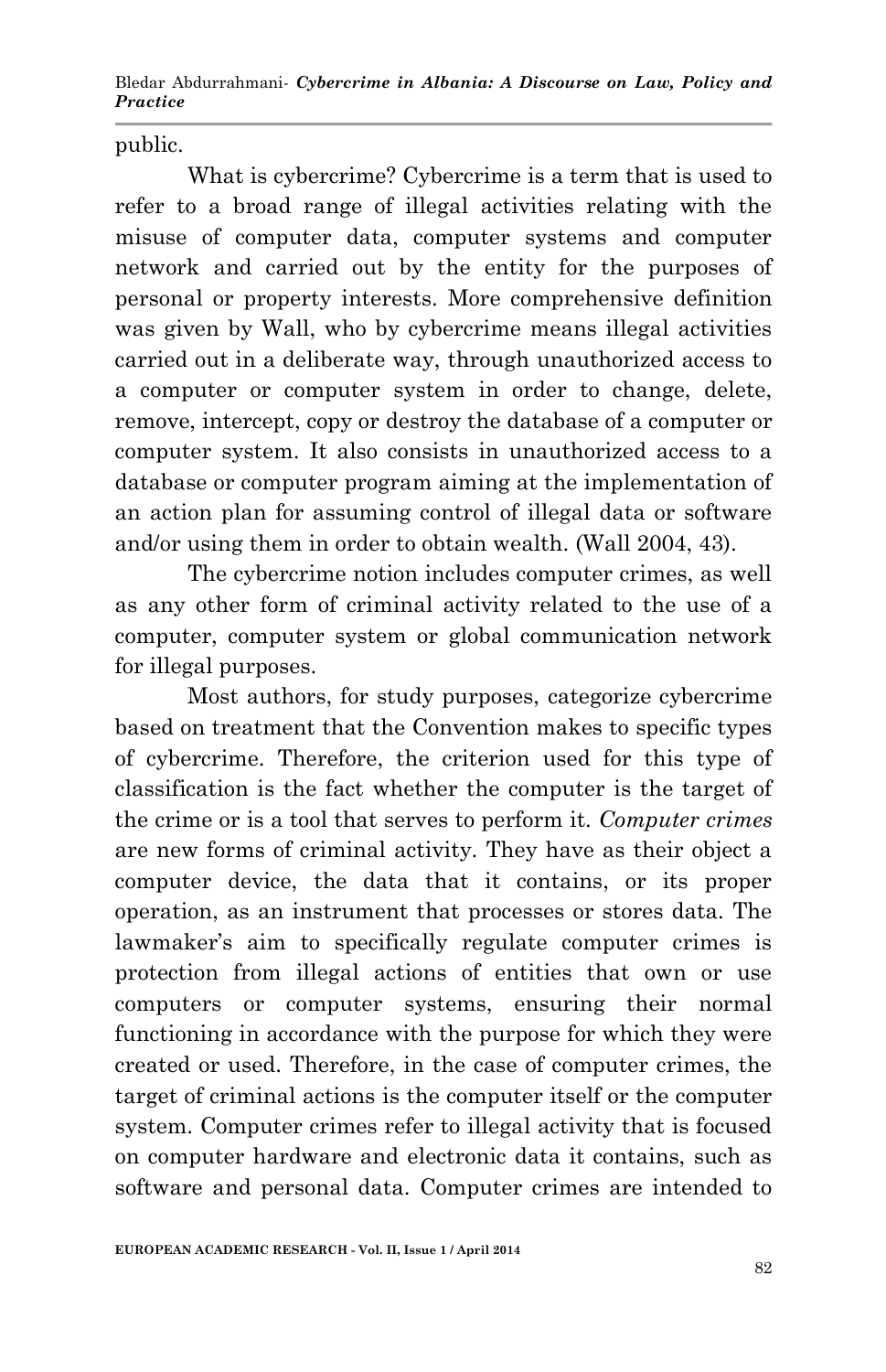damage the integrity and credibility of the information technology infrastructure, i.e. the computer and electronic communication systems and security of the operations carried out by them. Given its nature, cybercrime is a new phenomenon generally. It has to do with a totality of illegal actions based on specialized knowledge in the field of information technology.

*Computer-related crimes* involve a set of criminal actions carried out with the help of the computer. Most authors agree that computer-related crimes are nothing else but an ordinary crime carried out with the help of a new technology. These authors refer to a series of images of crime, such as fraud, forgery, insults, threats, etc. Moreover, they were of the opinion that the substantive law did not need changes to address and punish the phenomenon specifically. In computer-related crimes, "computer and computer systems, specialized equipment information and communication technology are used to commit traditional crimes." (UN Manual, 42). Information Technology in these types of offenses serves as an alternative tool in the implementation of criminal intent. These crime types are presented as a separate category of crime in general, with the only difference that these actions are based on the use of computers, computer systems or networks and the use of electronic technology equipment, as instruments that enable or facilitate the commission of traditional offenses (Furnell 2002, 22).

# **2.1. Cybercrime: a global phenomenon.**

The global communication network enables citizens to enter the electronic systems of the businesses, government bodies of different countries, regardless of their country of origin. This means that criminal activity and potential victims of cybercrime may be located geographically in different countries. It is now clear that cybercrime has an international character and thus interstate coordination in terms of drafting and enforcement of legislation is necessary to guarantee that the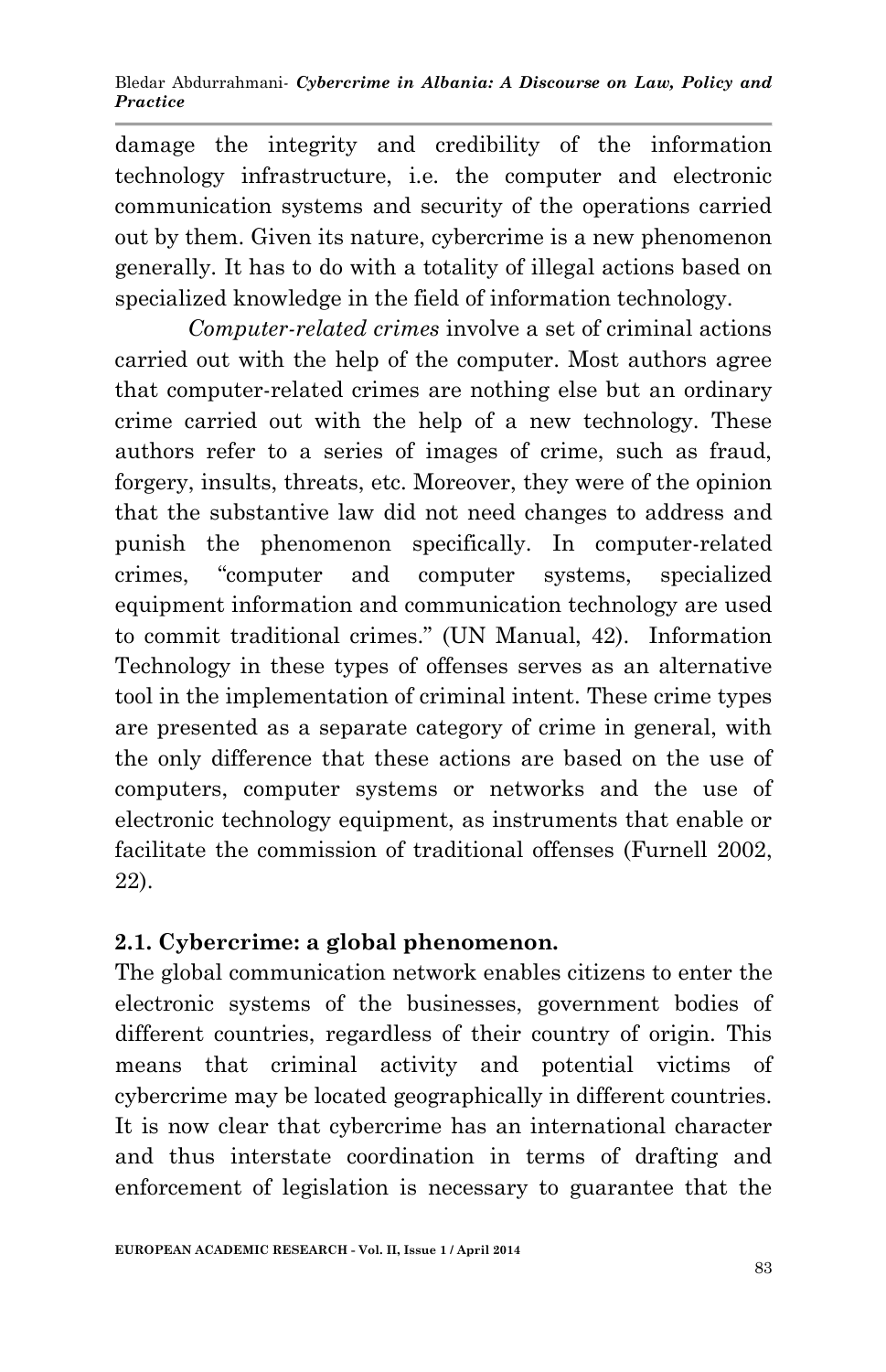substantive and procedural law is able to cope with the new challenges established by the spread of cybercrime. Cybercrime is not a phenomenon that needs to be addressed only at the national level, but it is a global phenomenon. As in the case of pollution or global warming, a state legislator cannot operate to predict a more suitable arrangement for these phenomena without international cooperation in this field. This would allow a unique international protection against this dangerous phenomenon. While international organizations such as OECD and G-8 have raised the urgent necessity of drafting common schemes of cooperation and coordination in the fight against computer crime, certain states are not involved in these initiatives, arguing that they have more important issues to address. In fact, this problem is a global concern, because the authors of works may be protected by a lack of jurisdiction.

European Parliament and the Council of Europe have undertaken some important initiatives to combat the phenomenon of cybercrime. In this context, we mention the Council Framework Decision 2005/222/JHA of 24 January 2005 "On Attacks Against Information Systems", which highlights the risk of the spread of some specific forms of criminal activity directed against information systems such as electronic piracy , viruses and other attacks against computer systems. In this framework decision there is a need of strengthening international cooperation for the prevention and elimination of these criminal activities through improvement of infrastructure of networks and information systems and technological equipment of law enforcement bodies charged with combating these activities. This document addresses the necessity of the approximation and harmonization of legislation in this field and deepening the cooperation among judicial authorities (CoE 2005/222/JHA).

Another important document is directive no.2011/92/EU, 13 December 2011 "*On combating the Sexual Exploitation of Children Online and Child Pornography*." Through this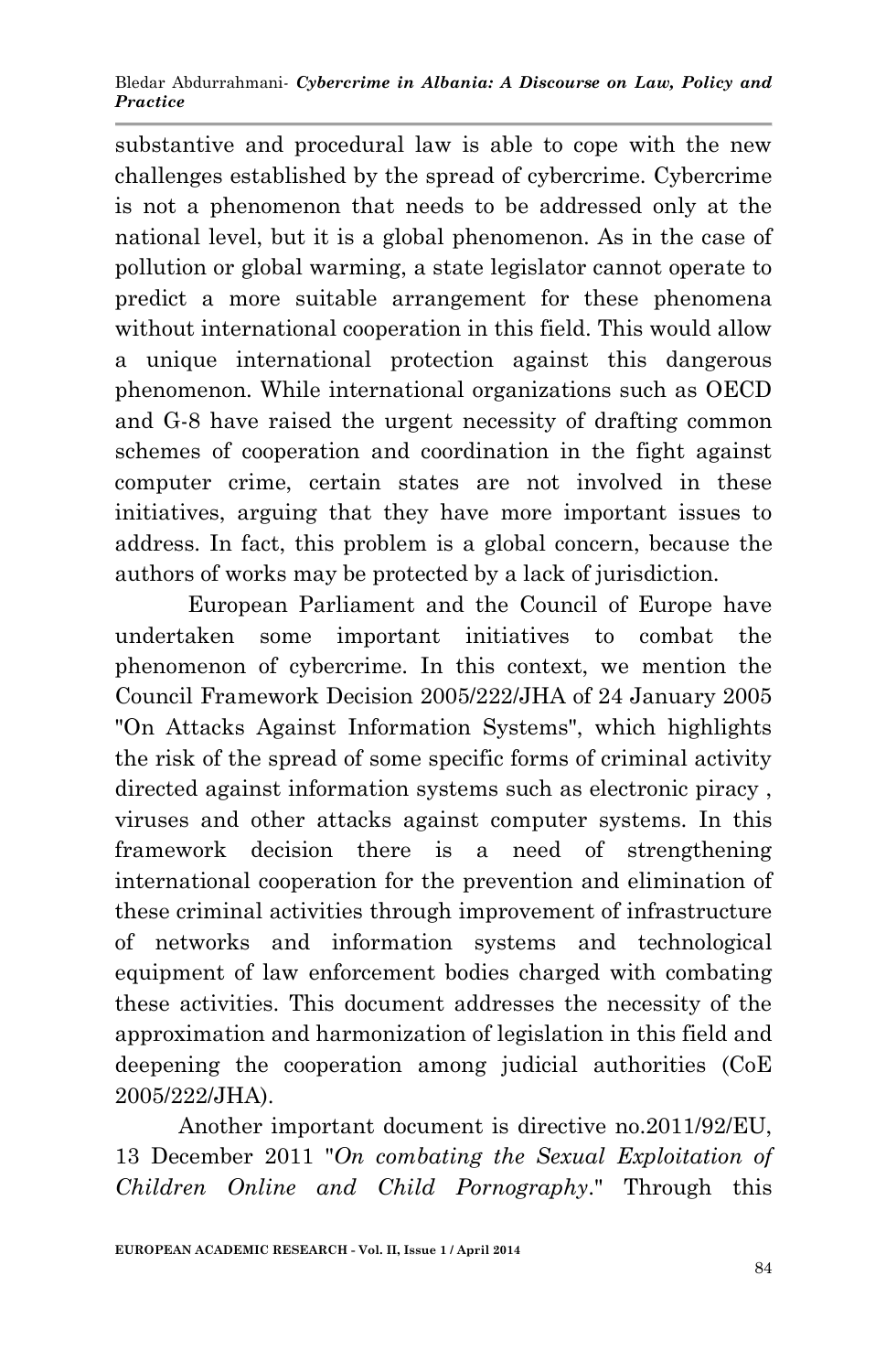directive is proposed the regulation of a number of emerging phenomena related to sexual exploitation and abuse of minors through the use of the Internet, actions consisting of proposals, harassment, shows in front of web cameras of minors with pornography<sup>2</sup> purposes, etc. Along with these new regulations in this directive is proposed stricter sentencing policy, which would serve full harmonization of legislation between Member States. Article 21 of this Directive proposes measures to block the "sites" which display or offer child pornography on the Internet. Now, the next step belongs to the governments of the European Union to implement the proposals of the directive. Another important document of the EU is the Internal Security Strategy<sup>3</sup> . According to this document, in 2013 the European Union will establish the European Cyber Crime Centre, through which member states and EU institutions will build an operational structure, which will possess the necessary capacities for investigation and cooperation with the international partners (Internal Security Strategy 2010, 20).

## **3. CYBERCRIME IN ALBANIA**

## **3.1 Background**

1

Albania is one of the signatories to the Convention on Cybercrime. It has ratified this Convention by Law no.8888, dated 25.04.2002 "On ratification of the Convention on Cybercrime". Meanwhile, the implementation of the Convention in the domestic law by the Albanian state dates back to January 2008. Thus, law no. 9859, dated 21.01.2008, under Article 117 of the Criminal Code, entitled "pornography" has been added a special paragraph which provides for the punishment of actions that consist in the use of a child for the production of pornographic materials, as well as their distribution or publication on the internet or in other forms.

**EUROPEAN ACADEMIC RESEARCH - Vol. II, Issue 1 / April 2014**

<sup>&</sup>lt;sup>2</sup> Article 6 of the Directive, "Solicitation of children for sexual purposes"

<sup>3</sup> The EU Internal Security Strategy COM(2010) 673 final, 22 November 2010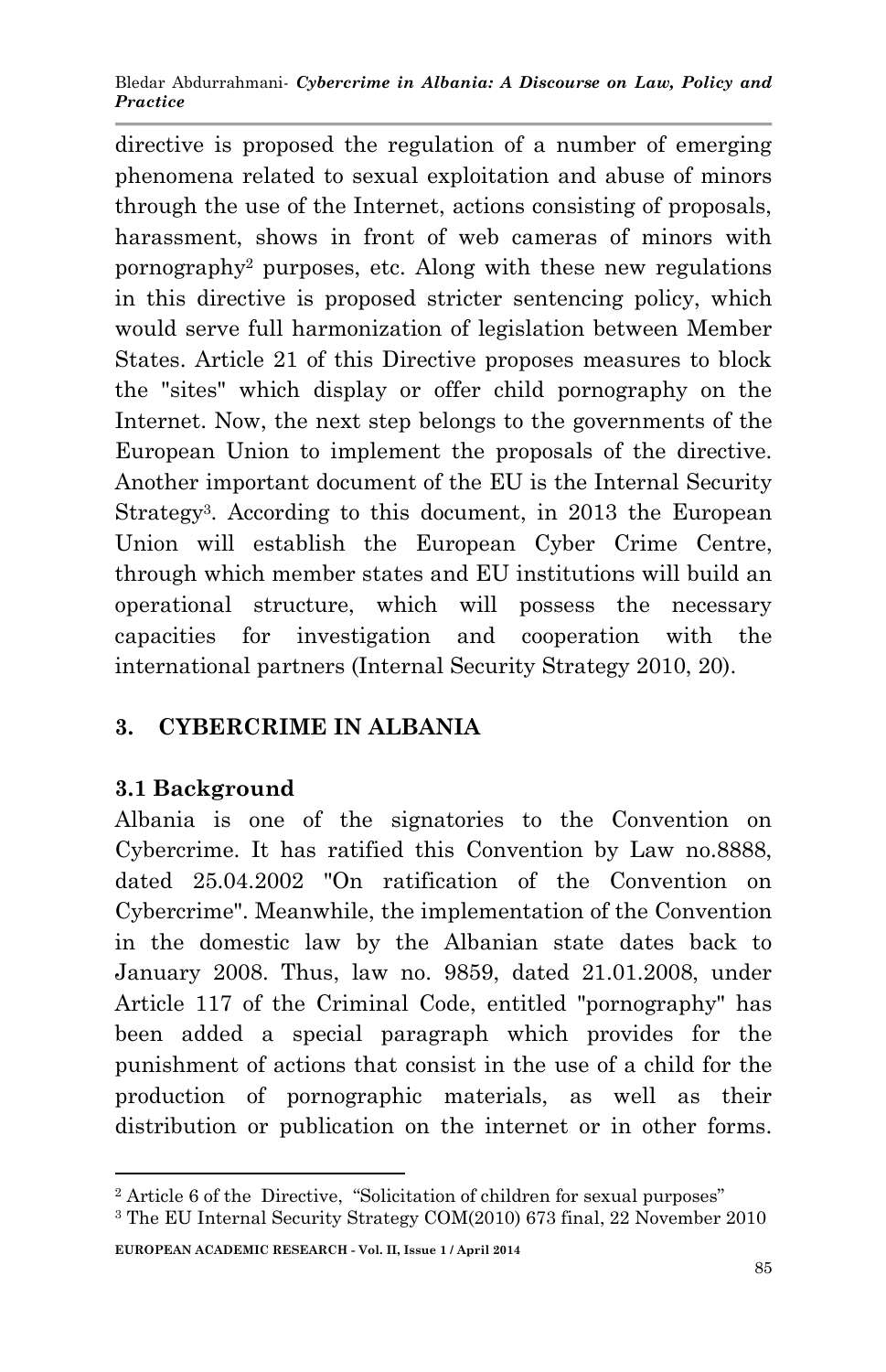Key steps in the implementation of the Convention in domestic legislation are made with the approval of Law no.10023, dated 27.11.2008. Criminal lawmakers, given the special characteristics of cybercrime, as regards the aspect of jurisdiction, made the necessary changes to Article 7 / of the Penal Code. Furthermore, by this law a series of types of criminal offenses in the computer field were included in the Criminal Code. These changes in substantive law should be supported with measures of procedural nature. With the approval of Law no.10054, dated 29.12.2008 some changes were made in the procedure code by providing some procedural moments, as the obligation to submit the computer data, sequestration of computer data, expedited preservation of stored computer data, expedited preservation and partial disclosure of computer data.

The existence of a comprehensive legislation, which provides a detailed breakdown of specific types of cybercrime, is not the only adequate solution to this problem. Implementing the above legal changes aimed at preventing and investigating criminal activities in the field of information technology requires the development of specific structures in the body of scientific police, the court and the prosecutor, capable to respond with expertise to all the problems. It is very important that crime prevention and investigation bodies understand and know well the way how each crime type might be performed or carried out, and also get equipped with the necessary technological tools to investigate and fight it. In 2009, for the first time, the Computer Crime Special Section was established in the General Directorate of the State Police, the Department against Organized Crime and Serious Crime, Directorate of Financial Crime. The number of employees at this facility has been increased from 3 employees in 2009 to 5 employees currently. One such sector since 2011 would also be extended to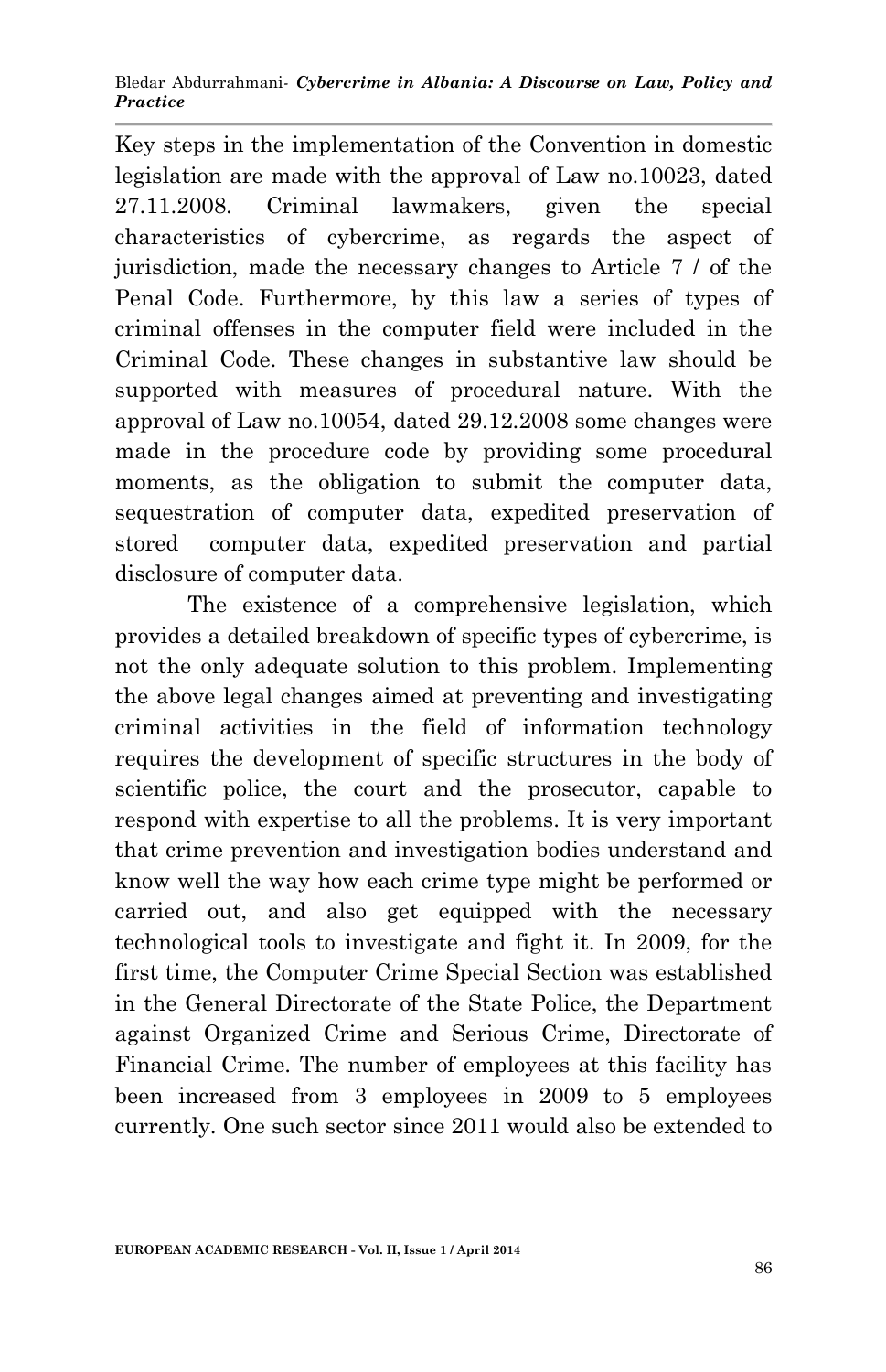9 (nine) of the Regional Police Directorates<sup>4</sup>. Increased level of expertise to investigate and detect cybercrime is associated with changes in the structures of the scientific police.

## **3.2 Categorization of cybercrime under Albanian law.**

For a more complete treatment it is necessary to analyze the phenomenon of cybercrime and classification made to it by European or international doctrine associated with the Albanian criminal law, which has issued the provisions of the Convention rigorously and without any change. In the Albanian criminal law cybercrime is divided into two groups. *The first group* includes all those new illegal actions provided for by the penal legislators carried out through the use of communication technology and computer system or computer object to a particular subject. In this regard, computer crime includes any illegal activities conducted through electronic equipment and systems operations, and which has as its object the violation of the integrity and security of the computer or computer system and the data that it stores or processes. This category includes all those crime types aimed at protecting computer systems from: *unauthorized interference (Article 192 / b), illegal interception (293 / a), unlawful and unauthorized interference in computer data (Article 293 / b); illegal and unauthorized access to computer systems (Article 293 / c).* These crime types have got broader dimension mainly to the spread of the Internet. They can be consumed even without access to the global Internet network, usually in companies or institutions that use the intranet, or through separate specialized devices with electromagnetic waves. In categorizing these crime types, it is does not matter to the criminal lawmakers whether the subject of the offense committed these acts in order to obtain property or not. Legislators in these provisions intend to protect the integrity of the system and the security, accuracy and

1

<sup>4</sup> There is not yet such a structure in the Police Directorates of the regions of Kukësi, Dibra and Berati.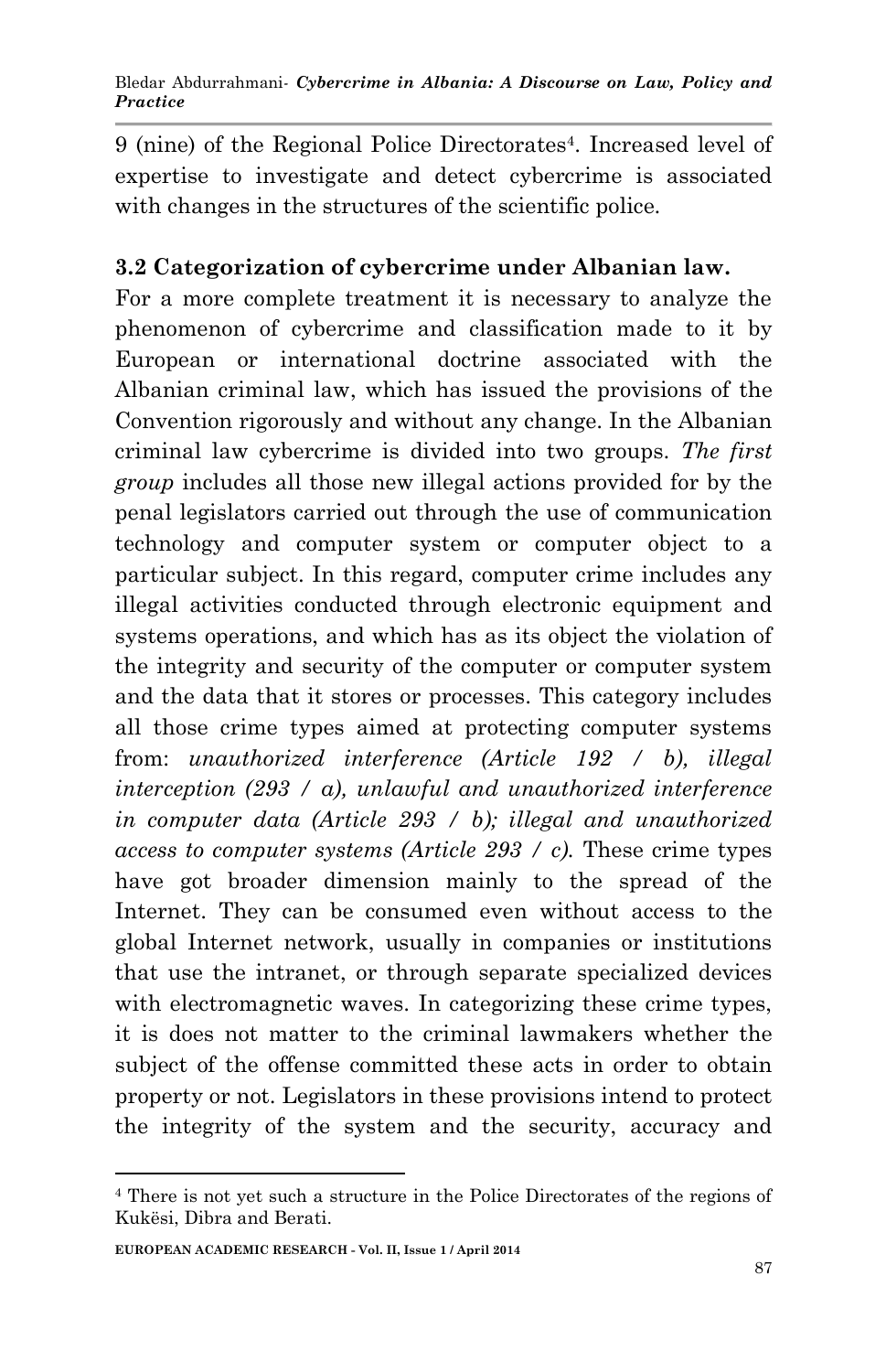privacy of the data contained in the equipment or computer systems. The main element that distinguishes this category of actions is the fact that the object of the criminal activity is a device or computer system (which has stored data), an activity which is carried out through the use of computer networks and specialized computer knowledge by the subject of the criminal offense.

*The second group* includes all those cybercrime types which do not refer to equipment or computer systems, but use these technological tools to perform common crimes. In this case, the computer equipments serve as tools or instruments that help in committing the crime. In this regard, cybercrime, rather than a new phenomenon, is presented simply as the use or exploitation of information technologies to commit old crimes with new ways. Accordingly, this criminal activity occurs in different forms. From this perspective, cybercrime includes any illegal action committed through the use of a computer system, or in connection with it (computer network), which aims at unauthorized access, provision or distribution of information, possession, transfer of rights or money from the rightful owner to the subject of the offense or to a third party through a devices of another computer system or network based on personal or property purposes. This group includes a number of old crime types, but they are already committed using new tools or communication technology, such as: computer fraud (Article 143/b), computer forgery (Article 186/a), misuse of computer equipment (Article 293 / d), infringement of copyright and other rights related to it, use of a minor for the production of pornographic materials and distribution and publication of such material on the Internet (article 117/2), computer distribution of materials pro genocide or crimes against humanity (Article 74/a),distribution of racist or xenophobic materials through computer systems, racist and xenophobic motivated intimidation and insult through computer systems, respectively (Articles 84/a and 119/a and 119/b of the Criminal Code). In all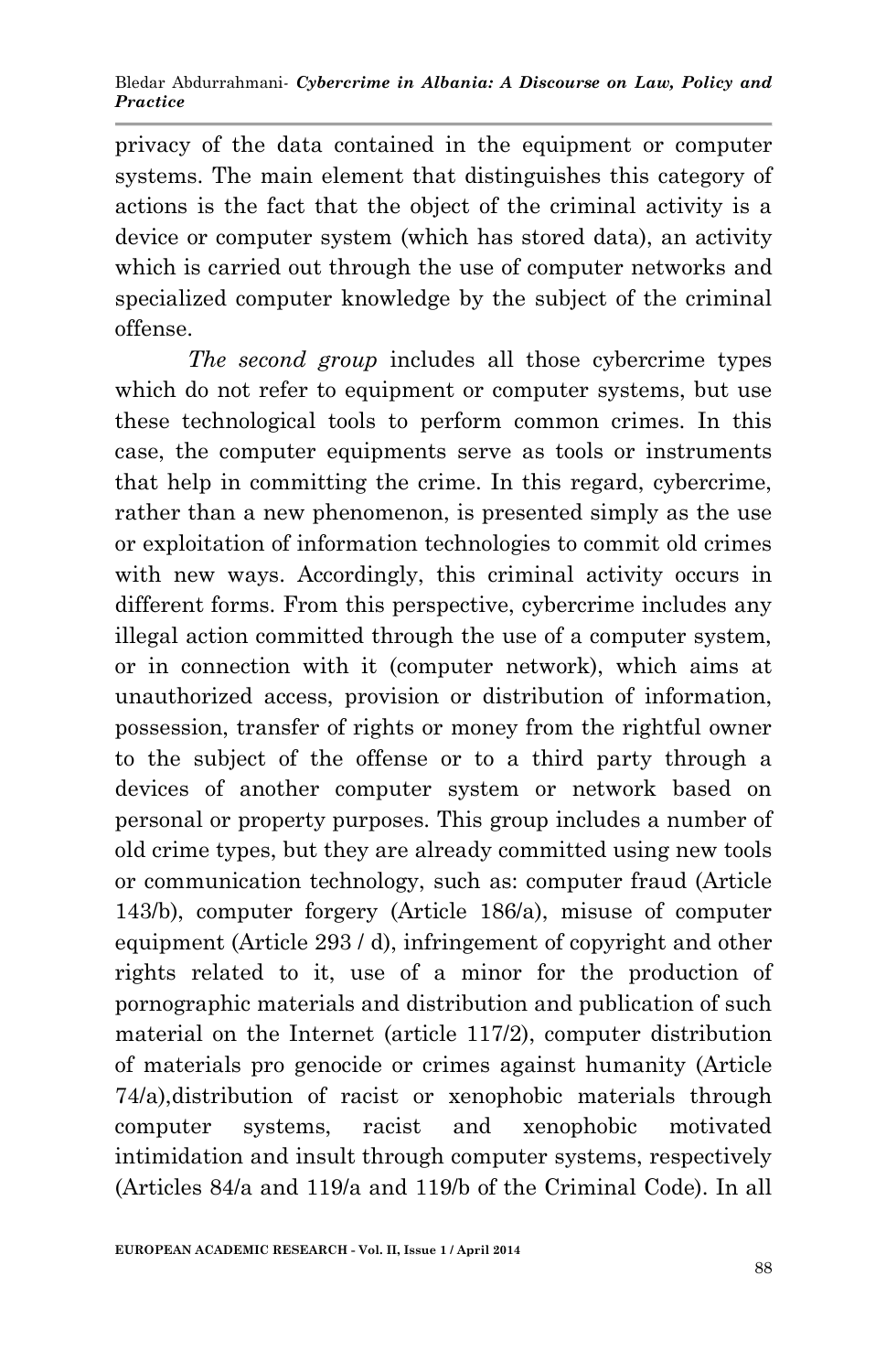these crime types, computer or computer devices serve as auxiliary instruments in the commission of a crime, therefore the action does not have as main object the computer device or computer system, but it runs counter to the constitutional order and security, the property of the person, his dignity, coexistence in harmony between ethnic, racial, religious groups, etc.. In this case, computer equipments serve as an instrument for committing a criminal offense and not as a separate object.

## **3.3 Current situation of cybercrime in Albania.**

The number of Internet users in our country is growing. As a result, there is an increase in the number of those who fall victim to these crimes and also to those who commit these offenses. Referring to the annual statistics provided by the Ministry of Interior (MoI Annual Report 2010, 37), it results that for 2010 have been referred to and identified about 65 criminal offenses in the area of cybercrime, which has proved involvement of 60 authors. 10 of them were arrested and detained by the police, while the rest were followed at large. In 2011, there have been 82 criminal acts, which were proved to have involved 111 authors, of whom 26 arrested and detained and 85 of them were followed at large (MoI Annual Report 2011, 42). During 8 months of 2012 there have been 48 criminal offenses, 32 of which have been discovered. Discovered works have proved involvement of 40 authors, 3 of which were stopped and arrested and 37 of them were released (MoI Semi-Annual Report 2012, 30).

The analysis concluded that the main forms of cybercrime recorded during this period are computer fraud, computer forgery, computer unauthorized intervention, and child pornography on the Internet. In Albania, the data of State Police Department since 2008 and following show that computer fraud is the most prevalent type. Main forms of computer fraud are computer fraud via the internet and bank card fraud. Specifically, computer fraud via the Internet has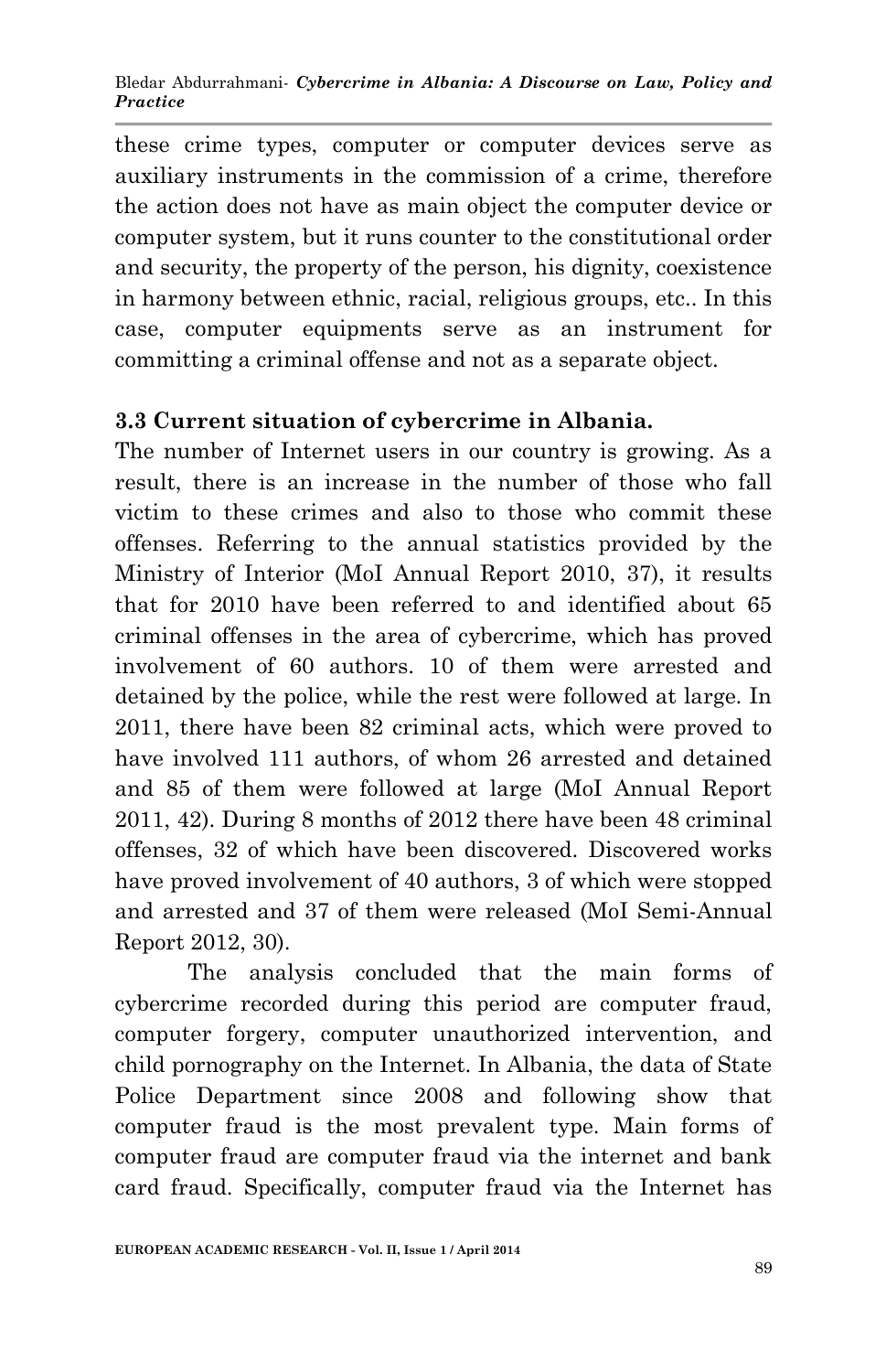emerged in the form of electronic fraudulent messages for fictitious lottery organization in order to obtain a sum of money from the victim, the creation and use of fraudulent websites in order to obtain personal and financial data of Internet users for illegal benefit, "phishing" method, fraudulently obtaining money amounts, using false computer data through the use of fraudulent websites being introduced as a commercial entity in a foreign country. Bank card frauds are another form of widespread criminal activity in Albania. Criminal activities shown in the form of fraud through bank cards are displayed through actions such as: use in ATMs of second level banks of plastic cards with magnetic stripe containing stolen bank information, mainly carried out by foreign citizens, use of the above cards to purchase goods, products or services in shopping center, use of stolen bank card data for booking travel tickets, accommodation in hotels, etc., providing information and selling through Internet stolen bank cards data and bank card data theft through various devices located in ATM, or using modified POS terminals (MoI Annual Report 2011, 40-53).

The data show that 2011 has been the most successful year in the fight against cybercrime. During this year, several police operations were successfully finalized, among which the one called "false ATM." In this operation, 5 Bulgarian citizens, thanks to some manufactured electronic devices, modified as part of the ATM, copied credit and debit cards data in some ATMs in Tirana, Durres, Vlora and Saranda, and then these data were used to produce cloned cards in order to withdraw money illegally (Interview with Mr.E.Kerluku Chief of the Sector against Cybercrime, General Police Directorate). This case represents the first precedent relating to computer fraud crime type, about which the District Court of Tirana has also given its verdict (The Judicial District Court of Tirana, 2012, Verdict 981).

For a more complete analysis of the phenomenon of cybercrime, given the fact that the legal regulations of specific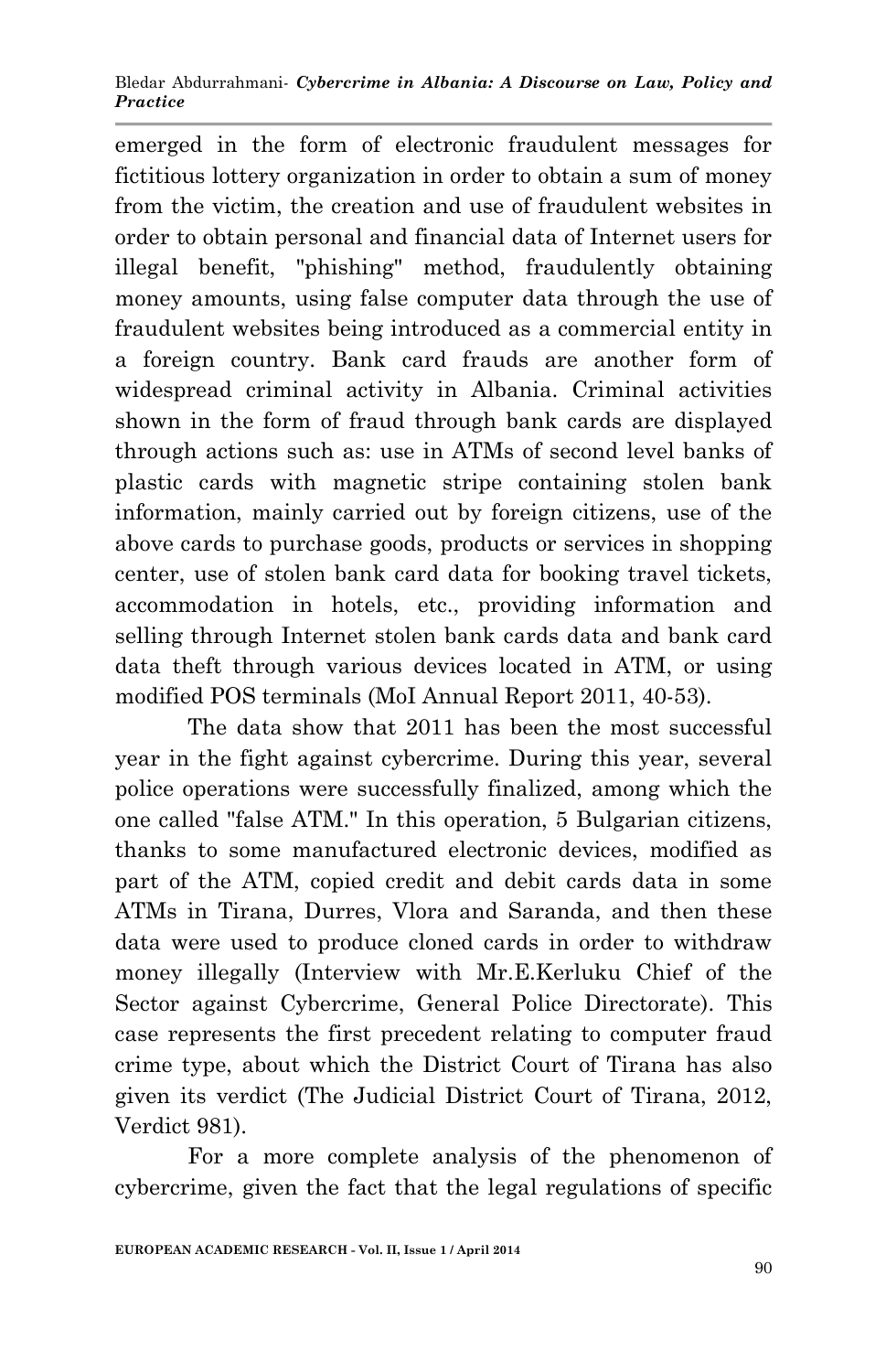types of offenses in this area belong mainly to the end of 2008, we have judged that it is worth doing a detailed treatment of the elements of criminal act types, such as computer fraud, computer forgery, unauthorized access and interference with computer data and computer systems.

### **3.4 Computer fraud.**

The major factor that characterizes the performance of this crime in the virtual space is the use of transmission computer or electronic devices and manipulation of data as it happens in the real world. Analyzing the computer fraud, we can say that the computer or computer equipment serve as a tool to violate the property of a third person. The first paragraph of Article 143/b of the Criminal Code provides all the elements that constitute the objective side of the offense that consists of input, alteration, deletion or removal of computer data or interference with the operation of a computer system. The main element of this offense in contrast to ordinary fraud is interference in the functioning of a computer system and manipulation of data electronically through actions such as: the input, alteration, deletion or removal of computer data or their transmission electronically, as it often occurs with acts or documents common with fraud crime. Through these actions the subject of the offense aims to transfer the rights or objects from the legitimate owner to himself. These actions provide a crime subject with unjust economic benefit, while reducing the wealth of the victim. The object of this crime are legal relationships established to ensure the normal exercise of private, public or state property rights, as well as to guarantee the integrity and security of computer data from criminal actions. In the case of computer fraud the criminal result is displayed on the changes that occurred in the data or computer system and the damage caused to the defrauded person or other persons. The subject of this crime can be any person who has reached the age of criminal responsibility. On the subjective side, the crime is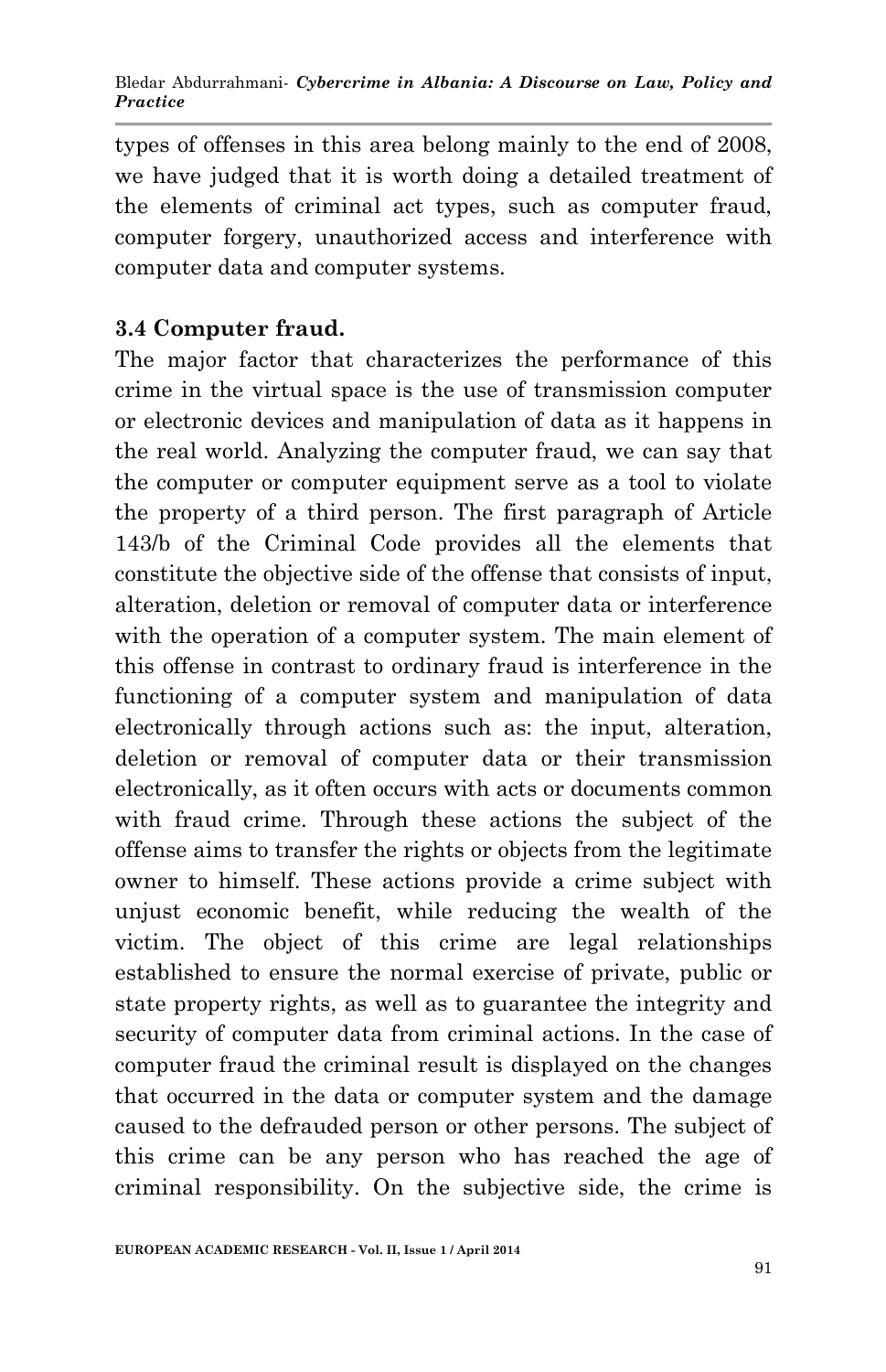committed with direct intent, because the person knows s/he is carrying out an illegal action, but aims through fraud to attain for her/himself or third parties economic benefit or to reduce the wealth of a third party. Our penal code provides as specified circumstances commitment of this criminal act in cooperation, to the detriment of some persons, more than once, or if it has caused serious material consequences.

## **3.5 Computer forgery.**

The main element of the ordinary forgery is the act of interference in the content of a document, changing, deleting, removing or adding data in order to use it for personal interests. Computer forgery is displayed in the form of use of computer equipment or technology to change the contents of an existing electronic document or to create a new document forged. The objects of this crime are legal relationships established to store computer data from any illegal action. On the objective side, the crime is committed with the following actions: access, alteration, deletion or removal of computer data unfairly to create false data in order to present and use them as authentic, regardless of whether the data generated are directly readable or understandable. The subject of this crime can be any person who has reached the age of criminal responsibility. This crime type can be carried out, mainly by changing the data held in electronic documents of the police, banks, insurance companies, etc. The most common forms of computer forgery *are e-mail spoofing, web spoofing, and phishing* (Octopus Interface 2007, 3), where the subject of such offenses, claiming that represents banks or well-known companies, forfeiting their name and logo, seeks to obtain information such as passwords or credit card data. It is worth mentioning that the main victims of these criminal acts are not organizations or financial institutions, but only individuals who fall prey to such tricks, giving personal or financial data. Computer forgery is performed only with fault that appears in the form of direct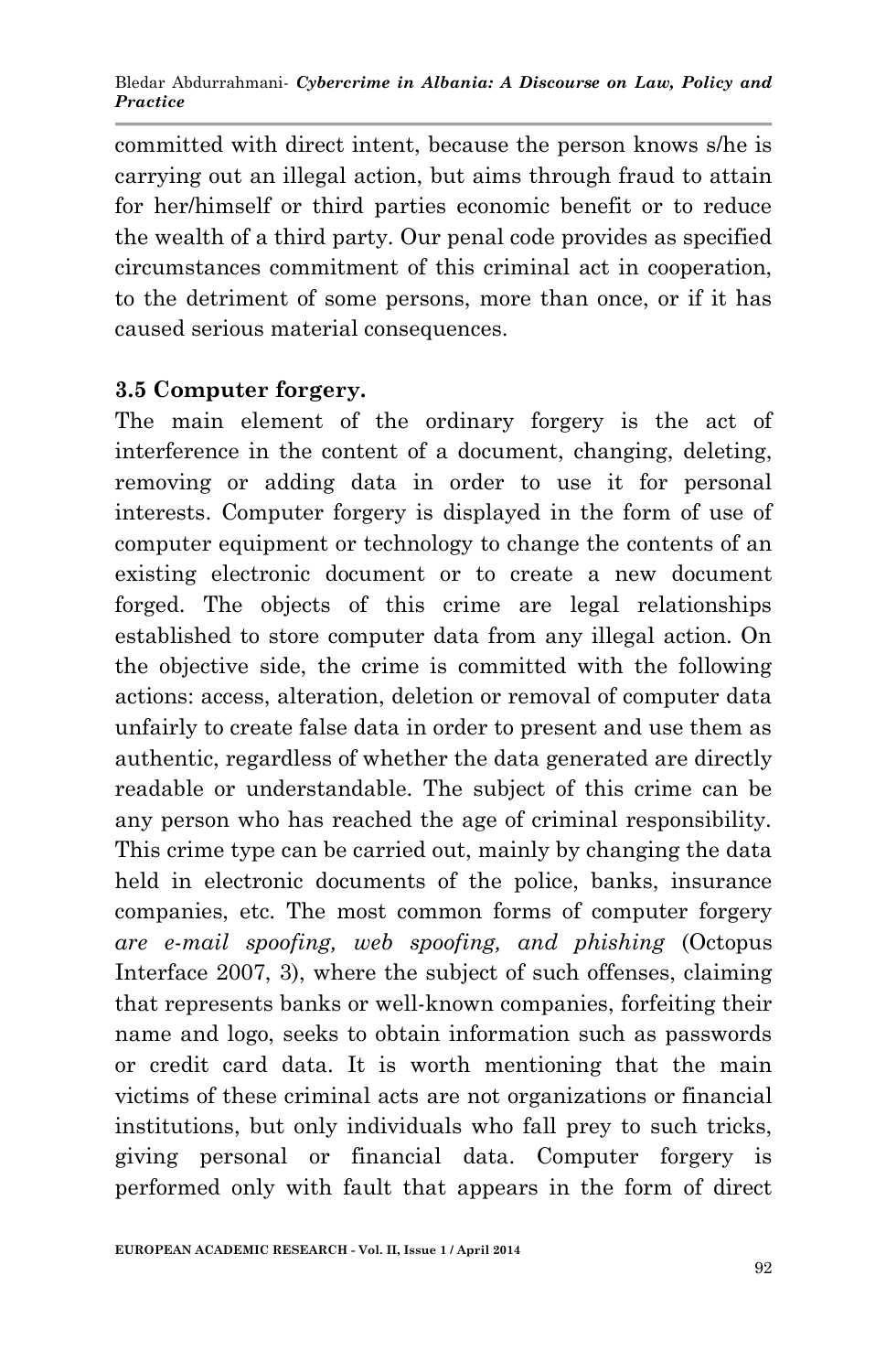intent.

#### **3.6 Unauthorized computer access**

Direct objects of this offense are legal relationships that are established to protect the inviolability of the computer system. In the objective side, two actions are predicted to commit this offense: *unauthorized access* or *excess of authorization*. According to the explanatory report of the Convention on Cybercrime, unauthorized access means *access into a computer system or part of it, through the use of another computer system connected to a shared network or global communications networks.* According to Article 192/b, by objective side, the only condition to consume this crime type is that access to the computer system be unauthorized or in excess of authorization, regardless of the outcome that has been achieved. This is in accordance with article 2 of the Convention, which provides for signatory states to call an offense just the act of unauthorized access to computer, regardless of the criminal outcome achieved. In the case when it is access to open systems, designed to use freely, without any restrictions, it cannot be spoken of as offense. Such may be the case of computer systems which can be used by all persons, without any limitations. Also, we are not dealing with a criminal offense if the person intervenes in a computer system according to eligibility. The subject of a criminal offense may be any person responsible. On the subjective side, offense is committed with guilt, in the form of direct intent, because the subject knows s/he has to be authorized to access a computer system, or is in excess of his authorization and again commits such an act. It also provides the commission of this offense in specified circumstances when performed in military computer systems, national security, public order, civil protection, health or any other computer system of public importance.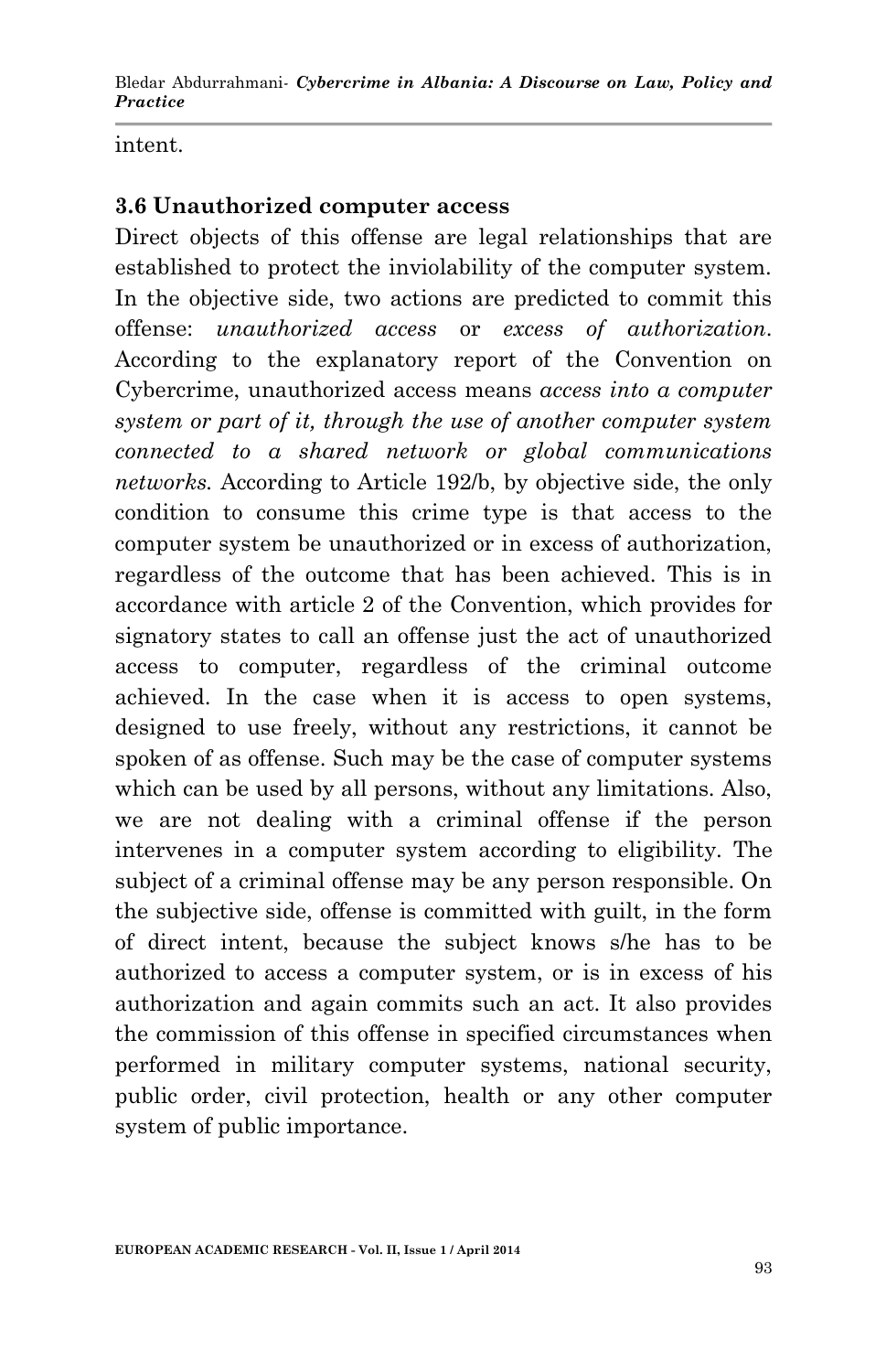### **3.7 Interference in data and computer systems**.

Direct objects of such offenses are legal relationships that are established to protect computer data and computer systems from illegal interference. On the objective side, crimes are directed against a particular object, computer data and computer systems. On the objective side, the crime is committed by illegal actions such as unauthorized input, damage, alteration, cancellation or termination of computer data. In all forms offense is committed only by action. From the objective point of view, it is necessary that interference with computer data or computer system is performed without the authorization of the person who manages the computer system. Subject of crime can be any responsible person, with the exception of persons who have a duty of maintaining those computer systems. On the subjective side, the crime is committed with direct intent, because the person knows that s/he does not have the authorization, but still performs all the above actions.

### **4. CONCLUSIONS AND RECOMMENDATIONS**.

Strengthening the legal framework remains one side of the medal. For a more efficient protection it is necessary to build a more adequate penal policy in the fight against computer crime at the local or community level. New technological developments and the wide dimension that the world's cybercrime has taken ask for enrichment of legal regulatory framework with new types of cybercrime. Clear and standardized legal terminology should be used in the definition of each crime type, especially in terms of the objective side of the crime.

Law no.9859, dated 21.08.2008, under Article 117 of the Penal Code was added a particular paragraph, within the type of the criminal offense of pornography, which provides for the punishment of actions that consist in the use of a child for the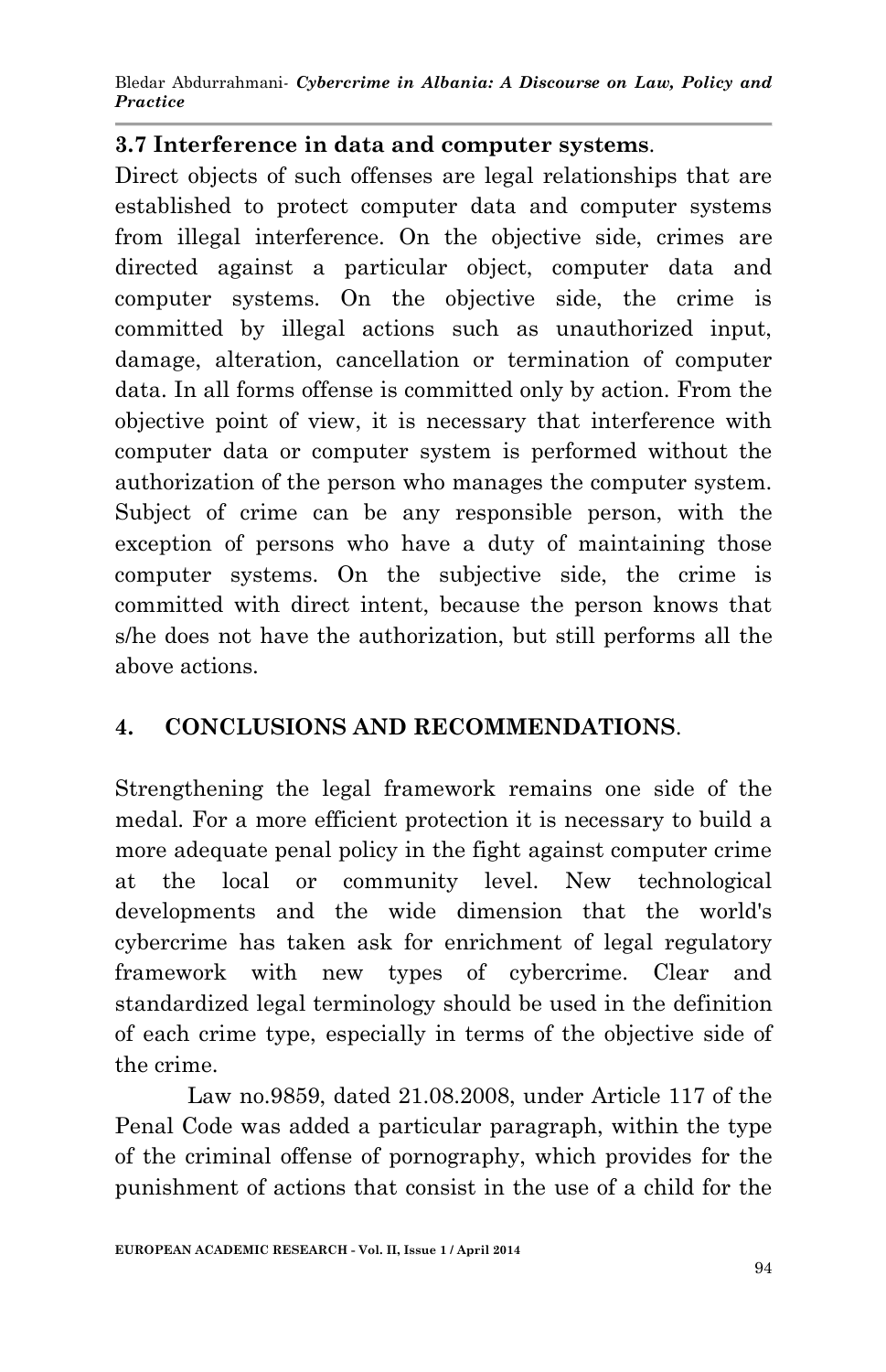production of pornographic materials and their distribution or publication on the internet or in other forms. In fact, the provision gives the solution to the problem of distribution through a computer system of child related pornographic materials, not foreseeing actions such as maintenance, storage or possession of child pornographic materials, as defined in Article 9, point "e" of the Convention on Cybercrime: *possessing child pornography in a computer system or on a computer-data storage medium".* "Specialized bodies for the investigation and detection of cybercrime necessitate the inclusion of this provision in the material law. Specifically, in 2011 as part of an operation for investigating the crime of distribution and publication of child related pornographic materials by an Albanian entity, the conclusions of the scientific expertise was that, due to the formatting that the computer has undergone it could not be verified that the online publication of the child pornographic materials was done through that computer. However, the expertise pointed out that other materials related to child pornography were found in the computer. As a result, the criminal case against the alleged subject was dismissed because the fact was not provided for by law as a criminal offense<sup>5</sup>.

The other side of the medal relates to the awareness of individuals and businesses to understand and recognize the risks of this phenomenon and to eliminate as much the possibility of exposure to cybercrime. Mainly, the categories most affected are individuals who do not have technical experience in this field and perform actions such as: online shopping, internet banking and those who use social network communication. Increased sensitivity to the public to the risks carried by this phenomenon is a necessity of every society. Therefore, it is necessary to take measures to raise public awareness of the risks posed by cybercrime, the ways of

1

<sup>5</sup> Interview with Mr. Elton Kurluku, Head of Sector, General Directorate of State Police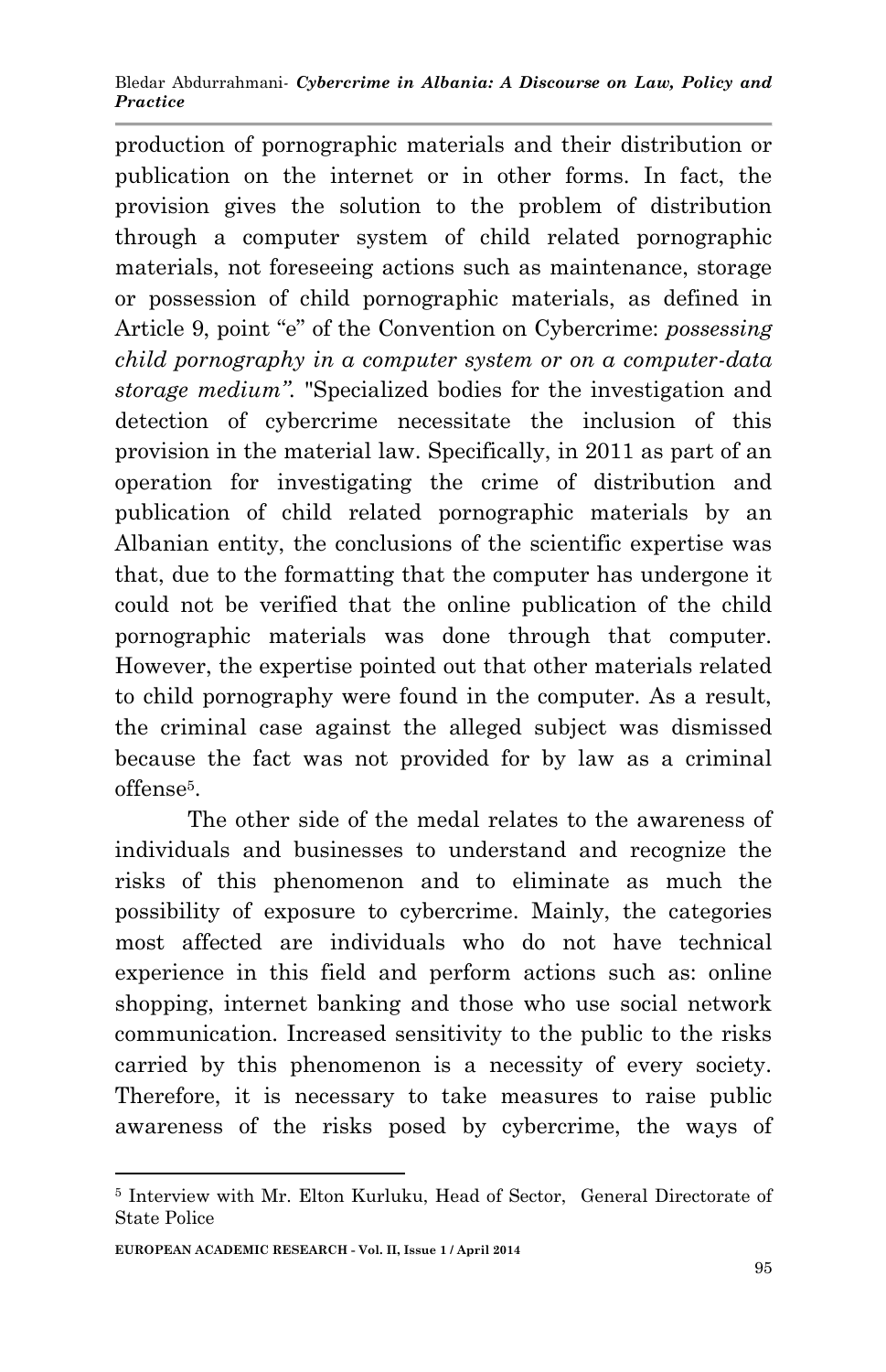protection from this dangerous phenomenon and reporting criminal actions. On the other hand, a closer collaboration with the police is needed so that people become aware to report such crimes. It suggested that a "website" is created, where the public have information about the risks posed by computer and the use of the global network. It is necessary to improve school curricula, especially involving child education to teach them to be more careful in order not to fall victim to cybercrime.

Law enforcement structures and agencies have the duty not only to increase capacity but to interact with counterpart authorities in other countries in the framework of joint operations, to give a blow to these illegal actions. Cooperation at European and international level should be strengthened for a more complete and effective investigation. This collaboration would enable an appropriate solution to the problem of jurisdiction, exchange or increase of specialized capacities capable of investigating computer crime, training members of the scientific police, raising the level of technology or providing technological tools that enable investigation and tracking down offenders and strong collaboration with all computer security stakeholders. In the investigation of computer crime specialized equipment and knowledge are required, which should be updated on an ongoing basis. The investigation of this crime with international scope in accordance with the procedure rule encounters a number of difficulties and delays in the collection of evidence and facts. Liability imposed by criminal legislation for law enforcement authorities to investigate and identify the illegal actions resulting in the loss of property by Albanian buyer in misleading "websites" originating in other countries, not only requires closer bilateral commitments, but also involves a high cost for a small country like Albania. Practice has shown that the investigation and evidence collection techniques often result not efficient, because the crime subjects realize the criminal plan not participating physically, but using automated agents. These elements constitute a challenge to the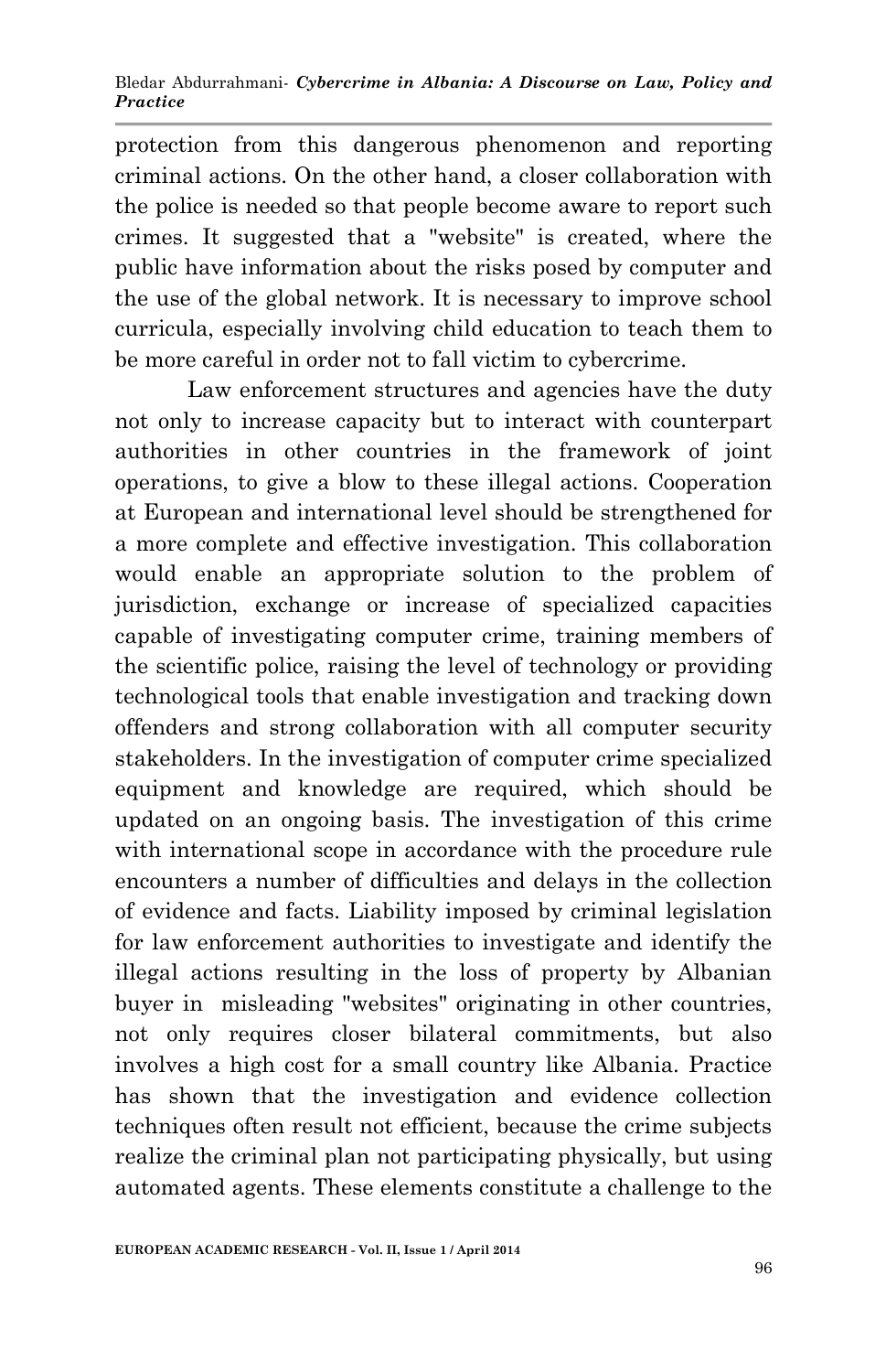lawmakers, the body of scientific police, the court and the prosecution.

Lack of technical capacity of entrepreneurs of internet service provision to identify users who have a contract with the entrepreneur network is another challenge for our authorities. This fact makes it difficult or often makes it impossible to provide information regarding the identification of network users (and corresponding IP) in the case of illegal phenomena. In fact, the law no.9918, dated 19.05.2008 "On electronic communications in the Republic of Albania" has set obligatory standards and rules to be followed by private operators in the electronic communications market. Lack of meeting these standards by these operators, lack of modern technical equipment is an element that should be considered with much priority from respective structures of law enforcement, as AKEP (Telecommunication Authority in Albania).

Internet service providers should take measures to prevent the misuse of their networks for criminal purposes through establishment of a special national service, which shall warn them about possible illegal actions on their systems. Also, these internet service companies should cooperate with and assist the various initiatives of the sector of consumer protection from provision with illegal materials possible from persons or ghost companies, mainly abroad. It is necessary to make changes in the legislation, which would allow the blocking of access to their website. These changes should also include an obligation for service companies to submit and periodically update a list of relevant URLs, especially those with sexual content to minors. Special attention should be paid to copyright protection, organizing effective social campaigns to inform simple internet users about the importance of protecting these rights.

Therefore, adequate measures for maintaining a healthy society from cybercrime are a comprehensive and updated legislation, specialized structures capable to respond to this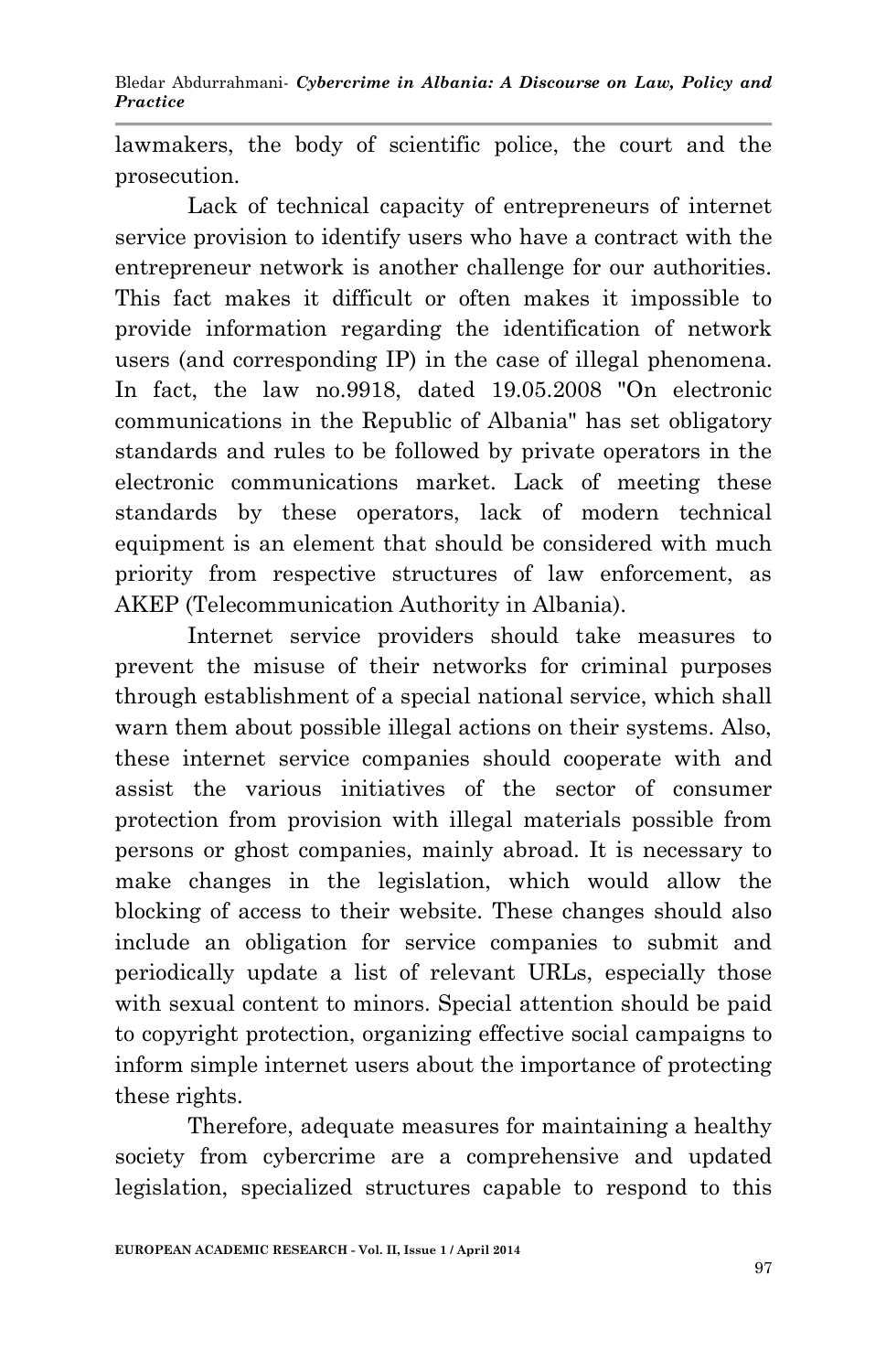phenomenon, as well as a more informed society.

### **BIBLIOGRAPHY:**

- \_\_\_\_\_\_. 2003. "Additional Protocol to the Convention on Cybercrime, concerning the criminalisation of acts of a racist and xenophobic nature committed through computer systems", Strasbourg, http://conventions.coe.int/Treaty/en/Treaties/Html/189.h m, retrieved 10 Sep.2012.
- Aldesco, A. I. 2002. "The demise of anonymity: a constitutional challenge to the convention on cybercrime." *Entertainment Law Review* 23(1): 81–123.
- Castells, M. 2002. *The internet galaxy: Reflections on the internet, business, and society*. Oxford: Oxford University Press.
- Council of Europe. 2001. Convention on Cybercrime. URL: http://conventions.coe.int/Treaty/EN/Treaties/Html/185. htm.
- Council Framework Decision 2005/222/JHA of 24 Feb 2005 on attacks against information systems, http://eurlex.europa.eu/LexUriServ/LexUriServ.do?uri= CELEX:32005F0222:EN:NOT, retrieved 15 Aug.2012.
- Carter, David L. "Computer Crime Categories: How Computer Criminals Operate."

http://www.lectlaw.com/files/cri14.htm.

- EU 2011/92 Directive. http://ec.europa.eu/antitrafficking/entity.action;jsessioni d=tlLqP3RBd76hc1wxhLTJZmZpvp396fY2dT1sT1GrBD xZpGHwv9Vy!-471497004?id=8fb6cb4e-d376-47c1-9926- 30cf4d7a8abd, ret. 29 July 2012.
- Ehuan, A. 2010. "Cybercrime and law enforcement cooperation." In *CyberForensics: Understanding Information Security Investigations*, edited by J. Bayuk,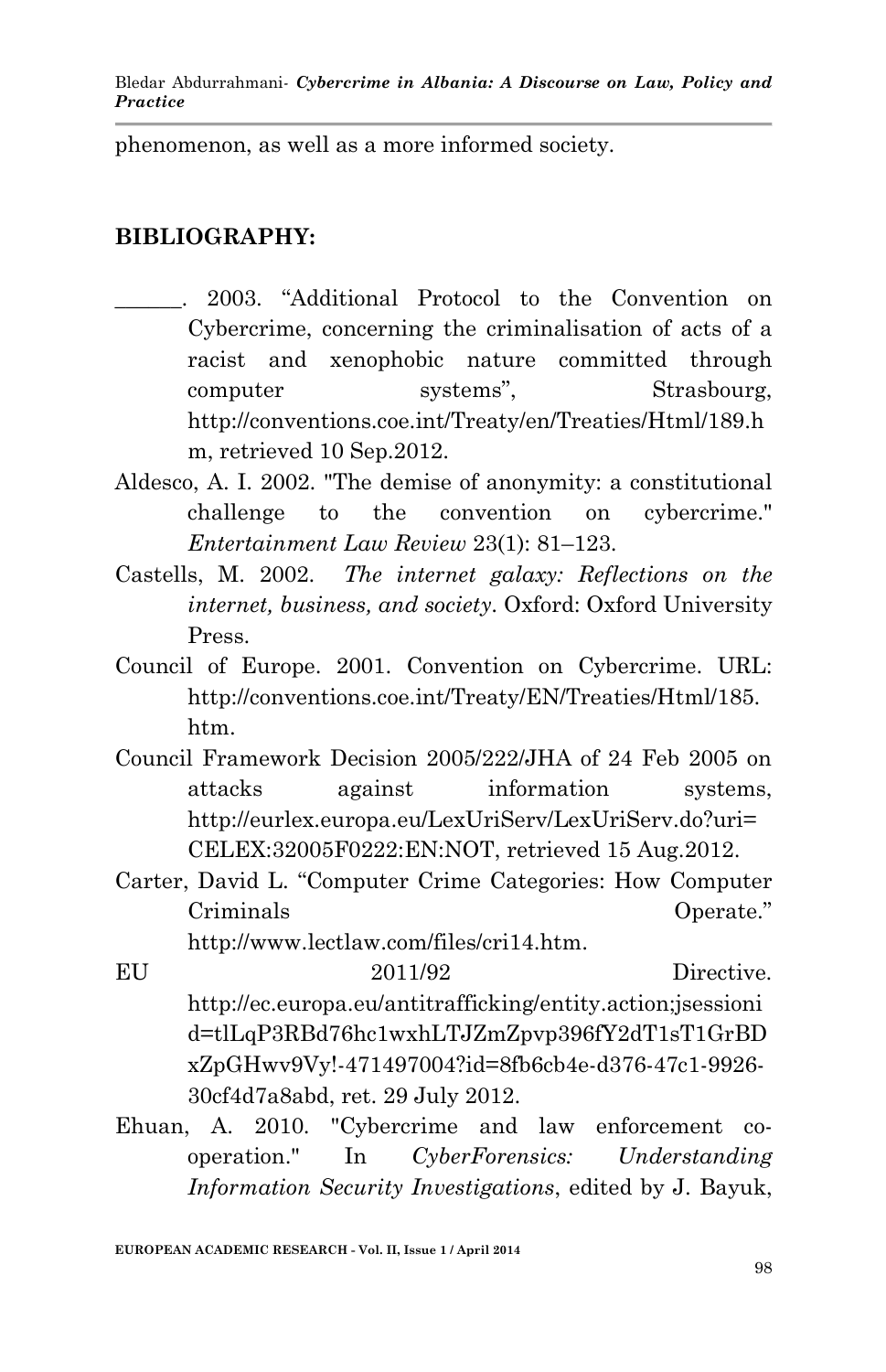129–140. London: Springer.

- EECTF. 2011. 2011 EECTF European Cybercrime Survey. As of 17 February 2012: http://www.poste.it/salastampa/CYBER\_CRIME.pdf, retrieved 3 sep. 2012.
- Furnell, S. 2002. *Cybercrime: Vandalizing the information society*. London: Addison Wesley.
- Grabosky, P. 2001. *Computer Crime: A Criminological Overview.* V: Forum on Crime and Society, vol. 1, no. 1. New York: United Nations Publications, 35–53.
- Judicial Court of Tirana District, Verd 981, 2012, http://www.gjykatatirana.gov.al/ retrieved 24 June 2012.
- Kushtetuta e Republikës së Shqipërisë.
- Kodi Penal i Republikës së Shqipërisë.
- Kodi i Procedurës Penale të Republikës së Shqipërisë.
- Ligji nr.9918, datë 19.05.2008 "Për komunikimet elektronike në Republikën e Shqipërisë".
- Ligji nr.8888, datë 25.04.2002 "Për ratifikimin e Konventës për Krimin në Fushën e Kibernetikës".
- McConnell International, Cyber Crime and Punishment, note 4, http://www.mcconnellinternational.com/services/cybercri me.htm, retrieved 6 Sept.2012.
- Ministry of Interior Affairs, *Annual Report 2010,* p. 37.
- Ministry of Interior Affairs, *Annual Report 2011,* p. 42.
- Ministry of Interior Affairs, Semi-*Annual Report 2012,* p. 30
- Octopus Interface 2007 "Cooperation against Cybercrime", 11- 12 June 2007, Palais de l'Europe, Strasbourg, France.URL:3\_technical\_cooperation/CYBER/Octopus\_if \_2007.asp#TopOfPage, 14.12.2007.
- OECD. 2008. "Malicious software (malware): a security threat to the Internet economy." As of 17 February 2012: http://www.oecd.org/dataoecd/53/34/40724457.pdf, ret. 4 Sept.2012
- Parker, D.B. 1998. *Fighting Computer Crime: A New Framework for Protecting Information*. Chichester,

**EUROPEAN ACADEMIC RESEARCH - Vol. II, Issue 1 / April 2014**